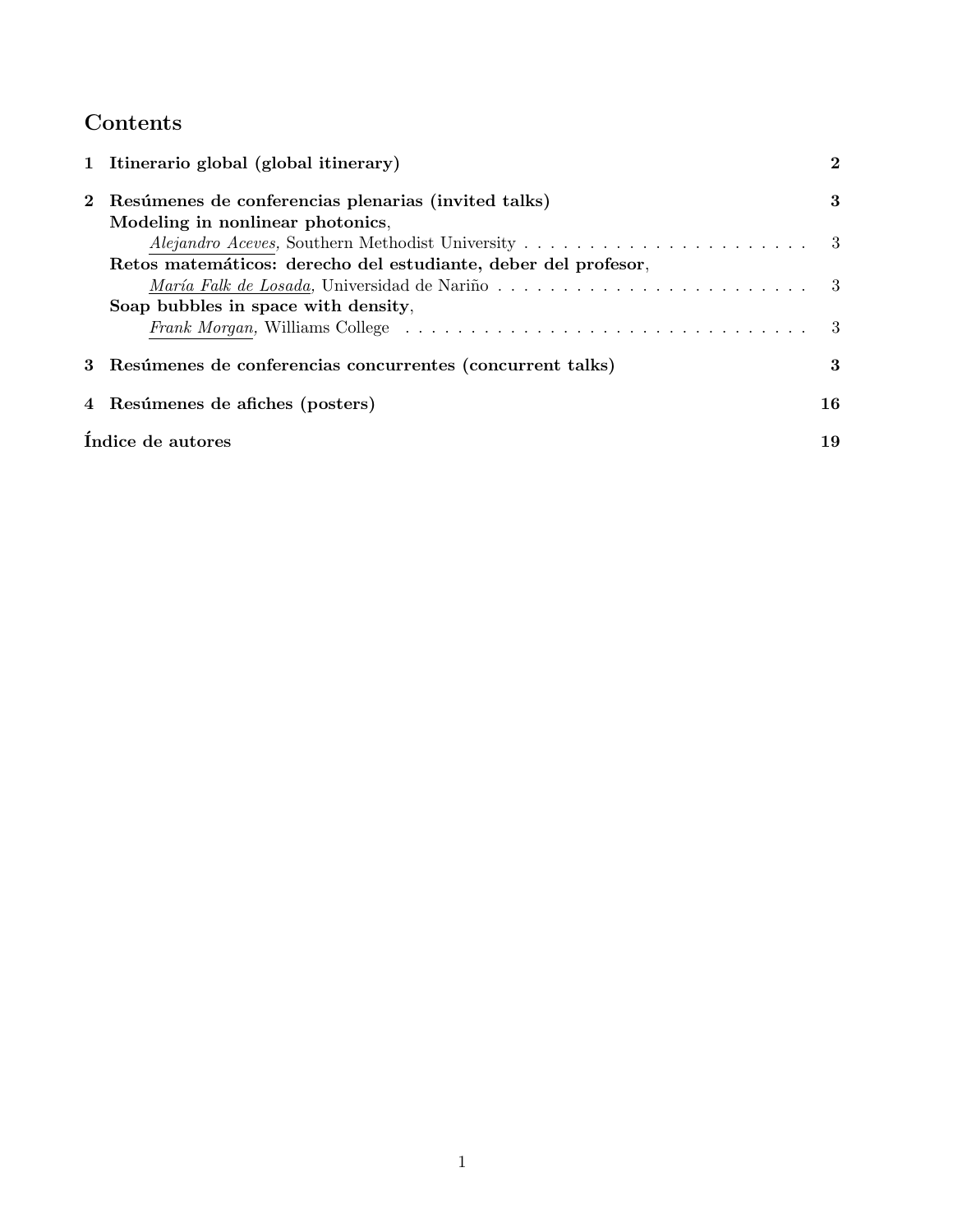# 1 Itinerario global (global itinerary)

 $\operatorname{AE}$ es el Edifcio de Administración de Empresas El Mezzanine es en el complejo de las canchas de tenis.

| Viernes 27 de febrero de 2015 |                          |                                                |  |  |  |  |  |  |  |
|-------------------------------|--------------------------|------------------------------------------------|--|--|--|--|--|--|--|
| Hora                          | Pasillo                  | A E242                                         |  |  |  |  |  |  |  |
| $5:00-6:00$                   | Registro en el vestíbulo |                                                |  |  |  |  |  |  |  |
| $5:00 - 7:00$                 | Mesas                    |                                                |  |  |  |  |  |  |  |
| $6:00 - 6:55$                 |                          | Panel ex-olímpicos                             |  |  |  |  |  |  |  |
| $7:00-8:00$                   |                          | M. Falk de Losada                              |  |  |  |  |  |  |  |
| $8:15-10:00$                  |                          | Actividad de confraternización en el Mezzanine |  |  |  |  |  |  |  |

| Sábado 28 de febrero de 2015 |                                     |            |                       |             |               |              |  |  |  |  |
|------------------------------|-------------------------------------|------------|-----------------------|-------------|---------------|--------------|--|--|--|--|
| Hora                         | Pasillo                             | AE 242     | AE 233                | AE 234      | AE 235        | AE 236       |  |  |  |  |
| $7:30-8:00$                  | Registro y Desayuno en el Vestíbulo |            |                       |             |               |              |  |  |  |  |
| $8:00 - 8:30$                |                                     | Bienvenida |                       |             |               |              |  |  |  |  |
| 8:30-9:30                    |                                     | F. Morgan  |                       |             |               |              |  |  |  |  |
| $9:30-11:30$                 | Mesas                               |            | Sesiones concurrentes |             |               |              |  |  |  |  |
| $9:30-9:55$                  |                                     |            | E. Lozano             | M. Cruz     | P. Cholak     | P. Torres    |  |  |  |  |
| 10:00-10:25                  |                                     |            | F. Narciso            | D. Pérez    | P. Albin      | A. Calvo     |  |  |  |  |
| 10:30-10:55                  |                                     |            | E. Orozco             | M. Zepeda   | G. Castellini | S. Huanca    |  |  |  |  |
| 11:00-11:25                  |                                     |            | A. Bustillo           | R. Kvasov   | X. Martínez   | J. Vega      |  |  |  |  |
| 11:30-12:25                  | Almuerzo en el Mezzanine            |            |                       |             |               |              |  |  |  |  |
| 12:30-1:30                   |                                     | A. Aceves  |                       |             |               |              |  |  |  |  |
| $1:30-2:55$                  | Mesas                               |            | Sesiones concurrentes |             |               |              |  |  |  |  |
| $1:30-1:55$                  |                                     |            | O. Medina             | P. Negrón   | M. Delgado    | W. Rolke     |  |  |  |  |
| $2:00-2:25$                  |                                     |            | J. Rivera             | J. Cajigas  | C. Serna      | Y. Humaran   |  |  |  |  |
| $2:30-2:55$                  |                                     |            | J. Koutis             | A. Alvarado | R. Barrios    | L. Hernández |  |  |  |  |
| $3:00-3:25$                  |                                     |            | W. Quispe             | S. Orizaga  | A. Díaz       |              |  |  |  |  |
| 3:30-4:30                    | Afiches                             |            |                       |             |               |              |  |  |  |  |
| $4:00 - 4:30$                |                                     |            | Sesión Admin.         |             |               |              |  |  |  |  |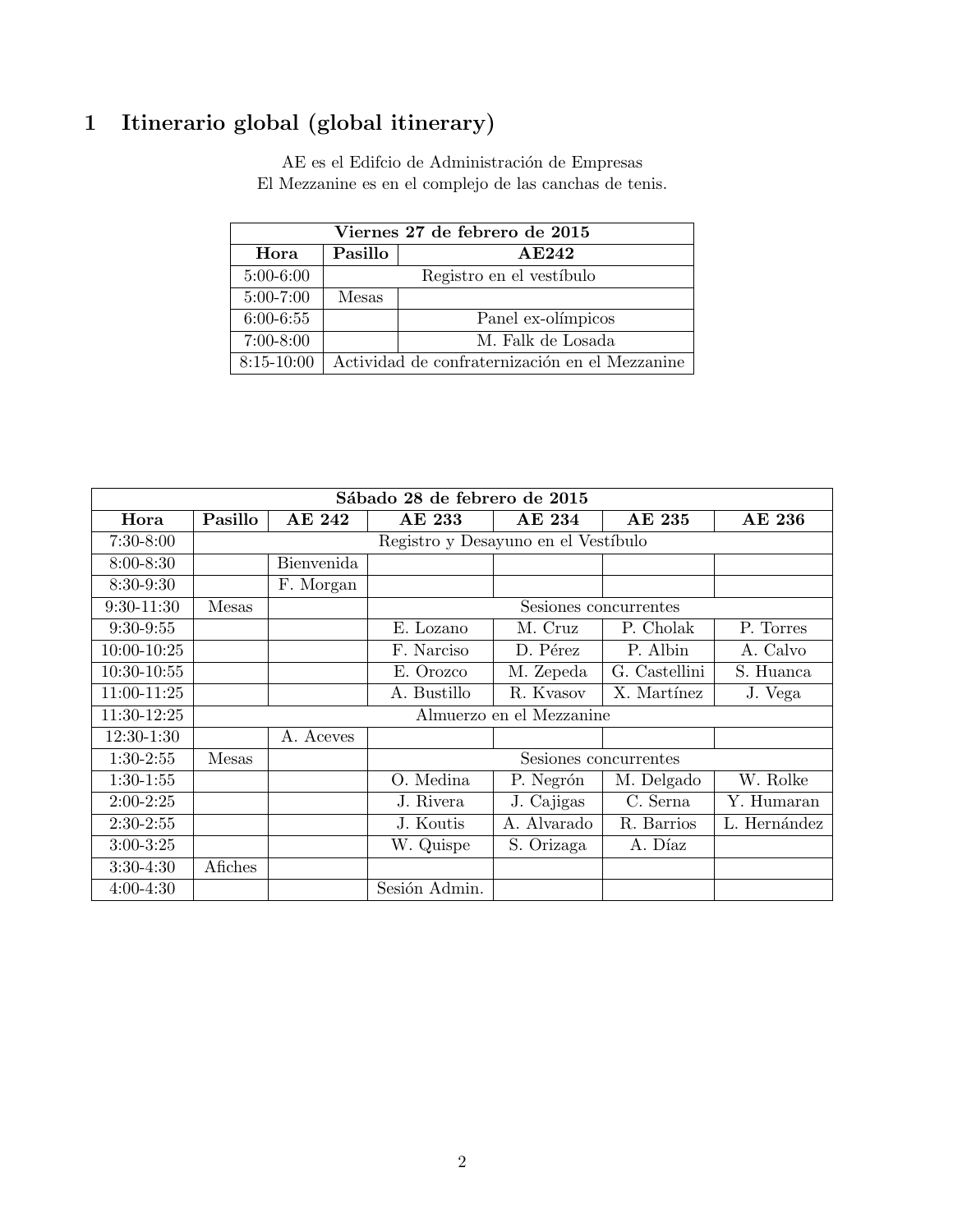## 2 Resúmenes de conferencias plenarias (invited talks)

## Modeling in nonlinear photonics

## Alejandro Aceves, Southern Methodist University

The last few years, we have experienced substantial advancements in Optics and Photonics which have been identified as essential technologies with incredible economic and social impact. Recent findings at the fundamental level on the optical properties of graphene and the notion of Parity Time symmetry as it extends to optics and photonics as well as progress made in engineering meta-materials, have led to research aimed to build smaller, faster on more efficient devices over an ever larger range of frequencies. Historically the modeling in nonlinear waves as it applies to optics and photonics have had important contributions, highlighted by the theoretical discovery of optical solitons. In this talk I will present examples where mathematical modeling has helped advance knowledge in the dynamics of light propagating in state of the art photonic structures.

## Retos matemáticos: derecho del estudiante, deber del profesor

## María Falk de Losada, Universidad de Nariño

Se muestra que los retos matemáticos son tan antiguos como la matemática misma, que se está reconociendo el derecho de todo estudiante a enfrentar matem´atica retadora, y el papel central que juegan los maestros en ésta formación. Se exploran algunas formas en que esto se puede lograr y se resalta el deber de los sistemas educativos y del profesor para esforzarse a lograrlo.

## Soap bubbles in space with density

## Frank Morgan, Williams College

In 1884 Schwarz proved that a round soap bubble provides the least-area way to enclose a given volume of air. In 2000 Hutchings, Ritor´e, Ros, and I proved that the familiar double bubble that forms when two soap bubbles come together provides the least-area way to enclose and separate two given volumes of air. An important modern variation places a positive density on space that weights area and volume, with surprising and puzzling effects on the shape of optimal soap bubbles.

## 3 Resúmenes de conferencias concurrentes (concurrent talks)

## A topological interpretation of analytic torsion on manifolds with cusps

Pierre Albin, University of Illinois at Urbana-Champaign Frederic Rochon, Université du Qeubéc à Montréal David Sher, University of Michigan

The analytic torsion of a Riemannian manifold is a spectral invariant of its Hodge Laplacian. Its Reidemeister torsion is a topological invariant generalizing the Alexander polynomial of a knot. A deep theorem of Cheeger and Muller (conjectured by Ray and Singer) proved that, for smooth compact manifolds, these two invariants coincide. There has since been a lot of work trying to extend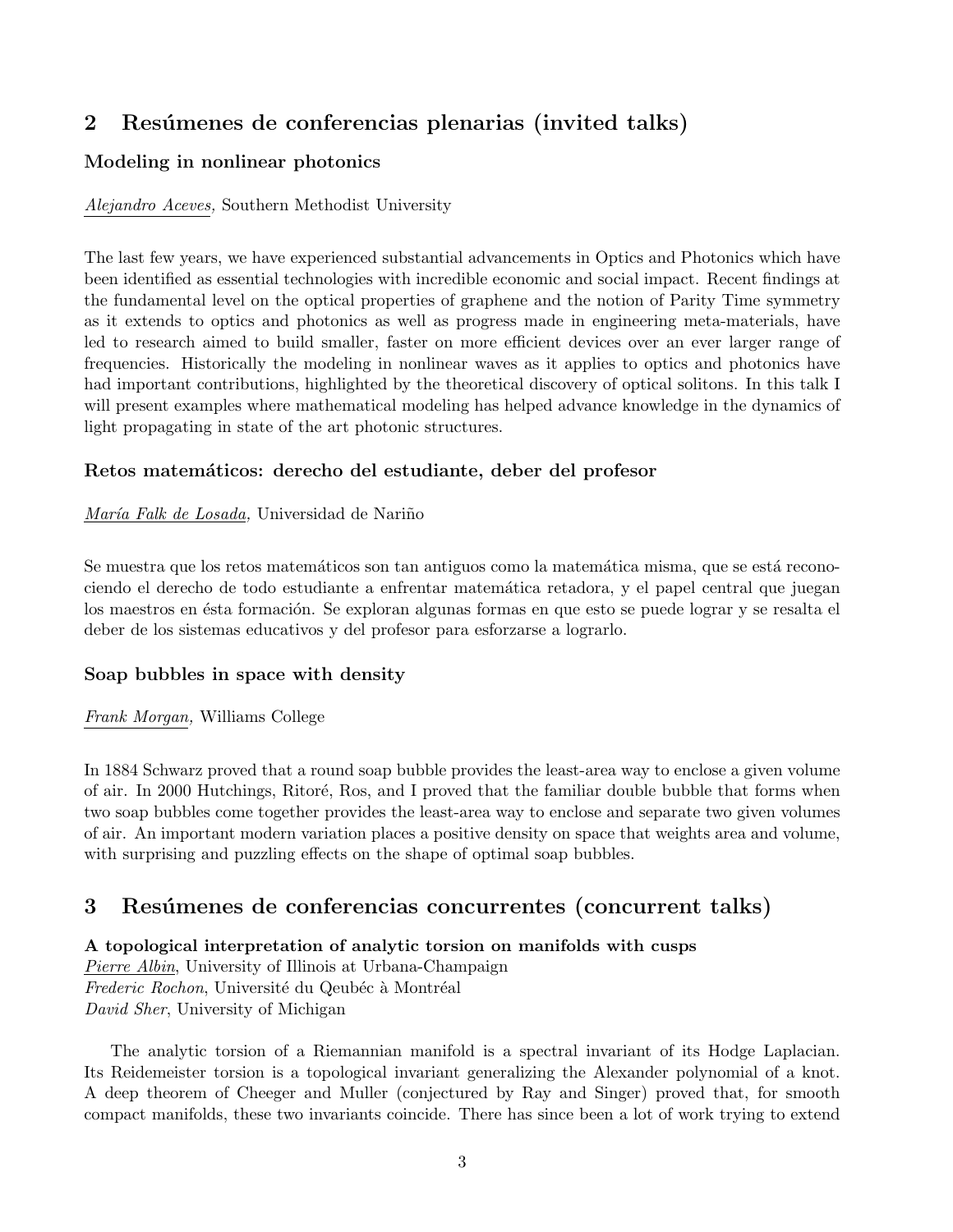this relation to noncompact spaces. I will report on our recent success establishing the equality on noncompact spaces with cusp ends, such as hyperbolic manifolds of finite volume. Keywords: Geometric analysis, Spectral geometry, Algebraic topology

## MAXWELL-LDGp3D: An object oriented discontinuous Galerkin framework for electromagnetism Arlin Alvarado, UPRM

Paul Castillo, UPRM

MAXWELL-LDGp3D: is a program package for solving three-dimensional problems arising in electromagnetism; particularly, models based on Maxwell's equations in frequency domain. The software is based on the formulation of the classical and penalized Local Discontinuous Galerkin (LDG) method in complex variables and support different boundary condition such as Dirichlet, Neumann, Robin, periodic, absorbing conditions and the perfectly matched layer (PML) technique. The principal operators of the method are described using tensor notation. The computational framework developed makes use of some of the method's properties such as high order approximations, variable order by cell and unstructured conforming meshes for 3D geometries. A series of standard experiments and more realistic applications are presented to validate the code.

Keywords: Local Discontinuous Galerkin method, Discontinuous Galerkin methods, high order Finite Element, computational electromagnetism, numerical simulation

## Máximo común  $\tau_{(n)}$ -factor, cuando  $\mathbb Z$  es  $\tau_{(n)}$ -átomico

Roxana Barrios, Universidad de Puerto Rico Recinto Universitario de Mayaguez Reyes Ortiz, Universidad de Puerto Rico Recinto Universitario de Mayaguez

En el 2007, Reyes Ortiz presentó una extención de la definición del máximo común divisor, el cual denotó como  $\tau_{(n)}$ -gcd entre dos números enteros. Las condiciones establecidas eran muy fuertes e incluso no se puede garantizar la existencia del mismo cuando  $|n| \geq 2$ . Ortiz sugirió debilitarlas y así, surge el concepto del  $\tau_{(n)}$ -mcd, el cual se considera como el  $\tau_{(n)}$ -factor común más grande con respecto a la relación de orden " $\leq$ ". Es posible demostrar la existencia del  $\tau_{(n)}$ -mcd para todo n, pero calcular el mismo no es tan trivial. Luna y Ortiz pudieron caracterizar con fórmulas el  $\tau_{(n)}$ -mcd cuando  $n \in \{0, 1, 2, 3, 4\}$ , lamentablemente no tuvieron tiempo de analizar los casos para  $n \geq 5$ . Los mismos son casos que tienen un mayor nivel de dificultad por la cantidad de clases de equivalencia. Por ende, para dar una idea presentamos los otros casos para los cuales  $\mathbb Z$  es  $\tau_{(n)}$ -átomico, es decir  $n \in \{5, 6, 8, 10\}$ . Para ello se usan técnicas desarroladas por Ortiz y Serna en teoría de factorizaciones generalizadas.

**Keywords**: Teoría de números,  $\tau_{(n)}$ -factorización , gcd

#### Parallel watermarking of images

Alcibiades Bustillo, University of Puerto Rico at Mayaguez Einstein Morales, University of Puerto Rico at Mayaguez Doroty Bollman, University of Puerto Rico at Mayaguez

While the internet has made it possible for the consumer to easily obtain images, audio, video, etc. in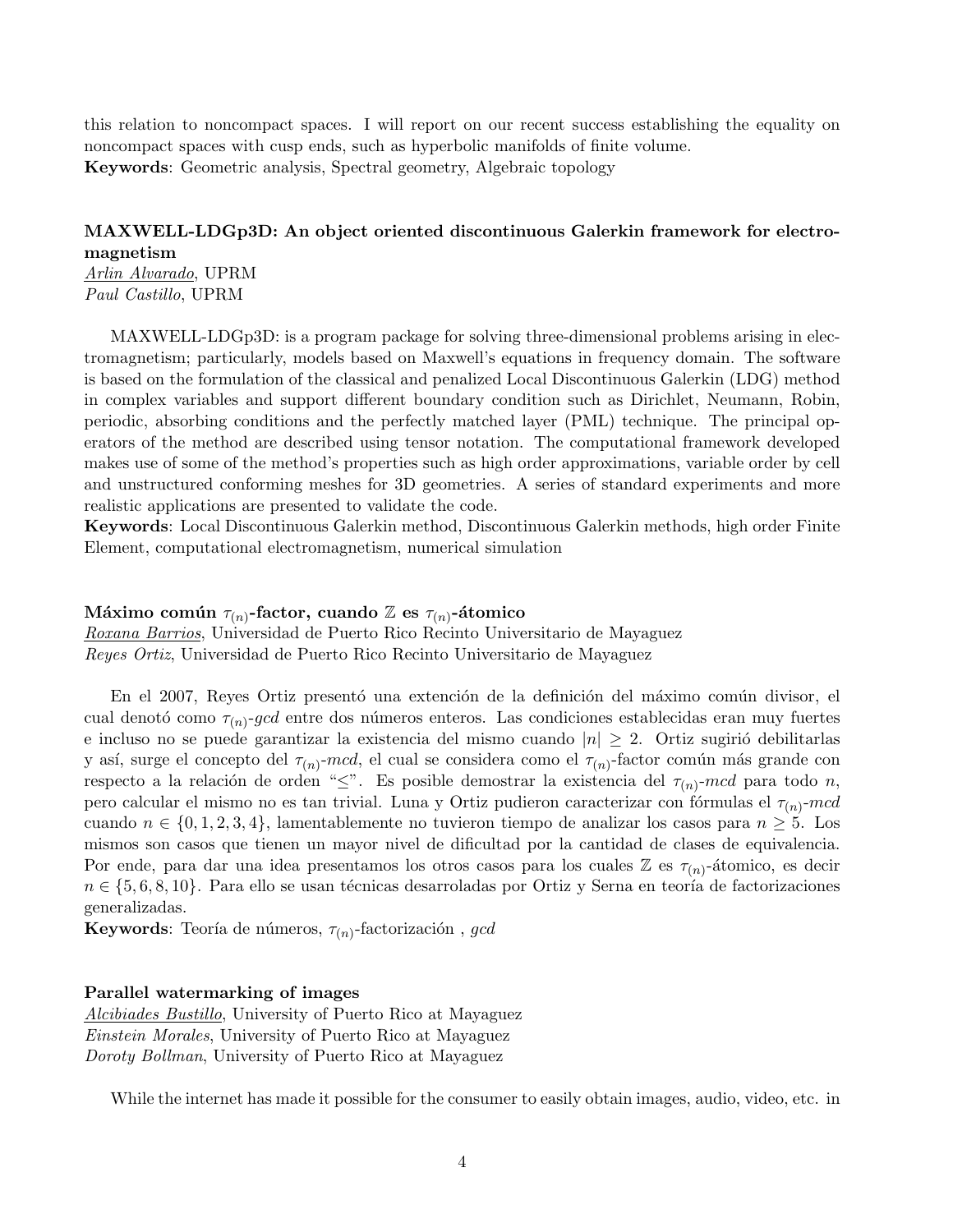digital form, it has also made it easier to illegally obtain copyrighted material. Digital watermarking is a partial solution to this problem. Because of the ever increasing enormity of the flow of information, it becomes necessary to watermark files, and in particular images, in the least amount of time possible. For this reason it is natural to turn to parallel computing. In this work we implement a simple watermarking algorithm in the frequency domain by applying the inverse discrete cosine algorithm (DCT) to a linear combination of the DCTs of matching 8X8 blocks of the greyscale host and watermark images. The DCT and its inverse are implemented using a minimal number of multiplications and additions. This algorithm is "embarrassingly parallel", i.e., requires no communication between its parallel components and the techniques applied here could be applied to other frequency domain watermarking algorithms. We compare the performance of three different implementations, in openMP, MPI, and CUDA.

Acknowledgement: The authors gratefully acknowledge the use of the Extreme Science and Engineering Discovery Environment (XSEDE), which is supported by National Science Foundation grant number ACI-1053.

Keywords: parallel computing, digital watermarking, discrete cosine transform, frequency domain

#### A block algebraic multilevel preconditioner for discontinuous Galerkin discretizations

Jesús M. Cajigas, Univerisity of Puerto Rico Mayagüez Campus Paul Castillo, Univerisity of Puerto Rico Mayagüez Campus

Algebraic multilevel preconditioners are a common and effective way to accelerate the convergence of linear solvers. A block algebraic multilevel technique for discontinuous Galerkin discretizations is discussed. The proposed preconditioner is tested with symmetric positive definite matrices obtained from the Local Discontinuous Galerkin spatial discretization applied to elliptic partial differential equations in three dimensional domains. Numerical experiments include matrices from high order approximations and domains with rough coefficients. Results show a drastic reduction of the iteration count as the number of cycles and smoothing sweeps are increased.

Keywords: LDG methods, multilevel, preconditioners

#### Regresión semi-paramétrica con Distribución Beta y efectos aleatorios

Adriana Calvo, Universidad de Puerto Rico - Mayagüez

Raúl E. Macchiavelli, Universidad de Puerto Rico - Mayagüez

Algunos estudios generan datos que son tasas, proporciones o probabilidades, restringidos de forma continua en el intervalo  $(0, 1)$ . La regresión Beta ofrece ventajas para estos casos: la interpretación directa de los resultados, ya que no es necesario el uso de transformaciones, y la facilidad para modelar asimetrías puesto que la distribución puede tomar diversas formas si se varían sus parámetros de escala y localización. Los modelos de regresión semi-paramétricos proporcionan una herramienta eficaz en el modelamiento de los datos, dado que permite un mayor aprovechamiento de la información. La incorporación de técnicas de suavizado como splines en el modelamiento con regresión beta y efectos aleatorios permiten realizar una mejor aproximación a la curva de regresión generando estimaciones más precisas. En este trabajo se presentan tres modelos de regresi´on semi-par´ametricos cuyas matrices de diseño asociadas a los efectos se construyen mediante splines, la distribución condicional de la variable de inter´es dados los efectos aleatorios es Beta y se asume que los efectos aleatorios son normalmente distribuidos; estos modelos de regresión Beta se construyen mediante la combinación de B-splines en la parte fija; con B-splines, P-splines o Radial Smoothing en la parte aleatoria. Por medio de simulaciones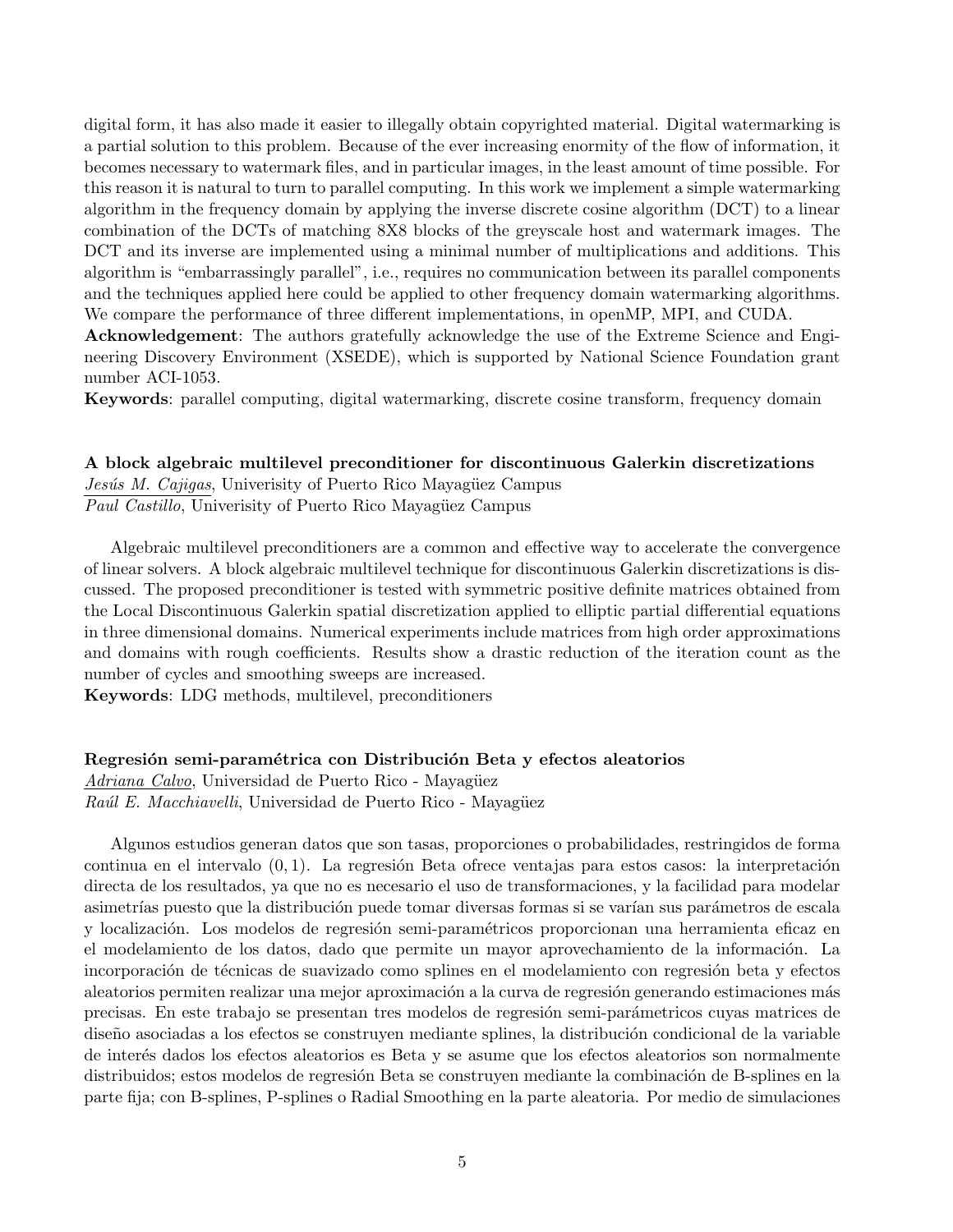se selecciona el modelo que mejor se ajuste a los datos según el Criterio de Información Bayesiano (BIC) y el modelo que mejor prediga según el criterio de Error Absoluto Integrado Medio (MIAE). Finalmente se aplican los resultados obtenidos a estudios de severidad de enfermedades en cultivos de guineo en Puerto Rico.

Keywords: Modelos semi-paramétricos, Regresión Beta, Splines, Radial Smoothing.

#### Interior operators and the functorial property

Gabriele Castellini, Dept. of Mathematical Sc., UPRM

A generalization to an arbitrary category of the classical notion of topological closure was introduced in the early 80's and it was used to extend to a general environment most of the classical topological notions like, separations, connectedness and compactness, for instance.

Given an arbitrary category  $\mathcal X$  and a class of monomorphisms  $\mathcal M$ , the property that given a morphism  $f : X \mapsto Y$  and an M-subobject  $m : M \mapsto X$ , the direct image under f of the closure of m is less that or equal to the closure of the direct image of  $m$ , yields an important property, called the functorial property of closure operators. This property has played a crucial role in the development of the theory of categorical closure operators.

Recently, a categorical notion of interior operators has been introduced with the aim of trying to find out whether the success of closure operators in an arbitrary category could be repeated or even improved by this new notion. However, after some analysis it became clear that contrarily to the topological case, interior operators do not seem to be as powerful as closure operators in an arbitrary environment. Actually, a main handicap of interior operators is their lack of functoriality. In this talk we will analyze this particular aspect in details.

Keywords: Interior operator, functorial property, open morphism

#### Every FIP real computes a 1-generic

Peter Cholak, Notre Dame Rod Downey Victoria University Greg Igusa Notre Dame

One of the equivalent statements of the axiom of choice (AC) is the finite intersection principle. This principle says that every family of sets has maximal (under inclusion) subfamily with finite intersection property (FIP) (every finite intersection is nonempty). Gödel and Cohn showed that AC is independent from the standard axioms of mathematics (ZF). Cohn invented the notion of forcing and Cohn generics to show the failure of AC is consistent with ZF. Here we study effective notions of FIP and Cohn generics in terms of the Turing degrees. We show that the FIP degrees and Cohn 1-generic degrees are the same. We will discuss a few related results and some corollaries.

Acknowledgements: This work was partially supported by a grant from the Simons Foundation (#315283 to Peter Cholak). Downey was supported by the Marsden Fund of New Zealand. Research was (partially) completed while the authors were visiting the Institute for Mathematical Sciences, National University of Singapore in 2014.

Keywords: Finite intersection principle, Cohn 1-generic, Turing degrees.

#### Mitigating effects of vaccination on influenza outbreaks given constraints in stockpile size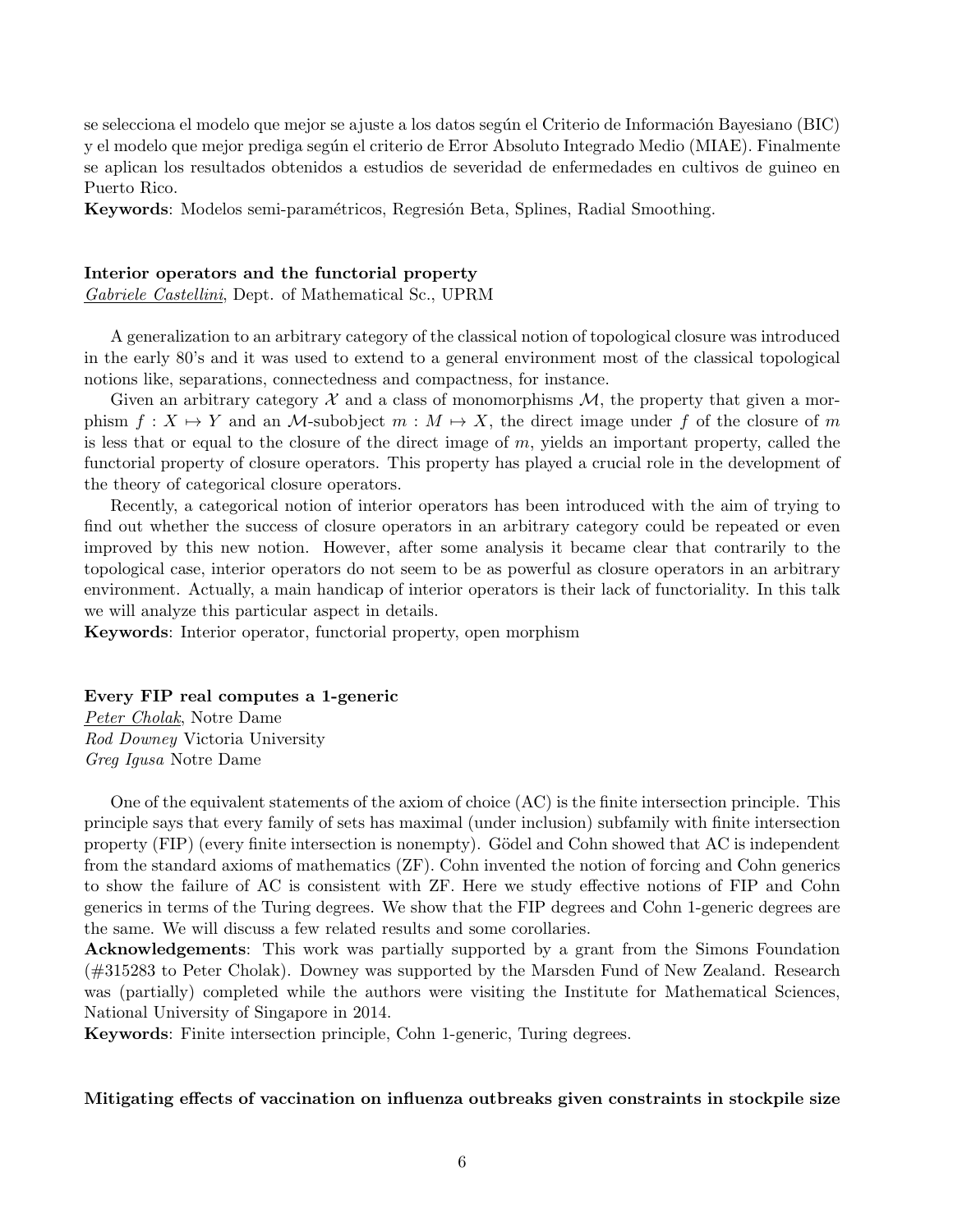#### and daily administration capacity

Mayteé Cruz-Aponte, Universidad de Puerto Rico en Cayey

Erin C. McKiernan, Centro de Investigación Sobre Enfermedades Infecciosas, Instituto Nacional de Salud Pública

Marco A. Herrera-Valdez, Centro de Investigación Sobre Enfermedades Infecciosas, Instituto Nacional de Salud Pública

Influenza viruses are a major cause of morbidity and mortality worldwide. Vaccination remains a powerful tool for preventing or mitigating influenza outbreaks. Yet, vaccine supplies and daily administration capacities are limited, even in developed countries. Understanding how such constraints can alter the mitigating effects of vaccination is a crucial part of influenza preparedness plans. Mathematical models provide tools for government and medical officials to assess the impact of different vaccination strategies and plan accordingly. However, many existing models of vaccination employ several questionable assumptions, including a rate ofvaccination proportional to the population at each point in time.

We present a SIR-like model that explicitly takes into account vaccine supply and the number of vaccines administered per day and places data-informed limits on these parameters. We refer to this as the nonproportional model of vaccination and compare it to the proportional scheme typically found in the literature.

The proportional and non-proportional models behave similarly for a few different vaccination scenarios. However, there are parameter regimes involving the vaccination campaign duration and daily supply limit for which the non-proportional model predicts smaller epidemics that peak later, but may last longer, than those of the proportional model. We also use the non-proportional model to predict the mitigating effects of variably timed vaccination campaigns for different levels of vaccination coverage, using specific constraints on daily administration capacity.

The non-proportional model of vaccination is a theoretical improvement that provides more accurate predictions of the mitigating effects of vaccination on influenza outbreaks than the proportional model. In addition, parameters such as vaccine supply and daily administration limit can be easily adjusted to simulate conditions in developed and developing nations with a wide variety of financial and medical resources. Finally, the model can be used by government and medical officials to create customized pandemic preparedness plans based on the supply and administration constraints of specific communities.

Keywords: vaccination, influenza, epidemiology, mathematical modeling

## New families of absolutely irreducible polynomilas for cryptographic algorithms Moises Ricardo Delgado, UPR-Cayey

The absolute irreducibility of the n-3 degree polynomial  $G(x, y, z) = [f(x) + f(y) + f(z) + (x + y + z)]$  $z$ )]/ $(x+y)(x+z)(y+z) \in F_{2^n}[x, y, z]$ , where f is a polynomial function of degree  $n, f: F_{2^n} \to F_{2^n}$ , plays an important role in the classification of APN functions. APN functions have important applications in cryptography when they are used as components of block ciphers. The more interesting cases are the polynomials f of degree  $n = 2<sup>k</sup> + 1$ ,  $n = 2<sup>(2k)</sup> - 2<sup>k</sup> + 1$  (called Gold and Kasami numbers, respectively). In this talk we show some new infinite absolutely irreducible families for the Gold case and some particular examples for the Kasami case. We show how this last case is the much more complex one. Keywords: almost perfect nonlinear, absolutely irreducible, block cipher, cryptography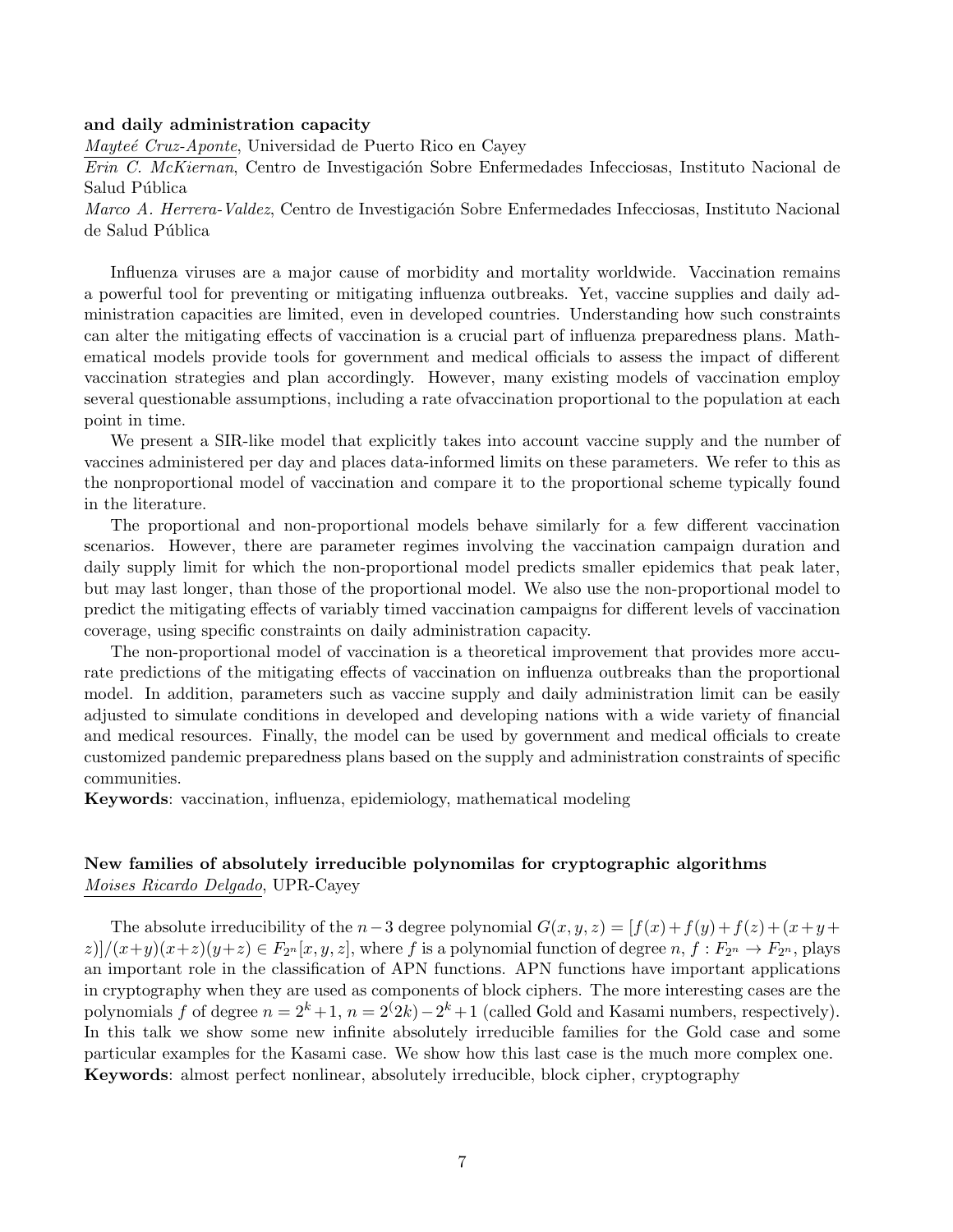#### W-graphs over non-commutative rings

Alexander Díaz-López, University of Notre Dame Matthew Dyer, University of Notre Dame

Given a Coxeter system  $(W, S)$ , a W-graph is a graph, together with additional information that encodes a representation of the Hecke algebra associated to W, called the  $\tau$  representation. Given an Iwahori-Hecke datum D I define pre-D-graphs, a generalization of W-graphs, and construct representations of Hecke algebras on quotient path algebras (QPA) over suitable quivers. When the pre-D-graph is given by a W-graph, I discuss the relationship between these representations and the  $\tau$  representations. Several important examples are discussed, including the QPA associated to the universal pre-D-graph, as well as cases where the obtained QPA is isomorphic to the ideal of the asymptotic Hecke algebra associated to the reflection representation.

Keywords: group theory, Coxeter groups, representation theory, Hecke algebras

#### El concepto de límite utilizando el lenguaje de los números infinitésimos Luz Marina Hernández, Universidad de Puerto Rico en Río Piedras

El propósito de este trabajo es destacar las virtudes metodológicas y matemáticas que se utilizaron para descifrar complejidades que conlleva la comprensión de un concepto tan importante y abstracto en el estudio del cálculo I, como es el límite de una función.

La presentación corresponde a una parte del trabajo de investigación: "La enseñanza y el aprendizaje de cálculo I utilizando el lenguaje de los números infinitesimales". Para realizar el estudio se utilizó el diseño de Investigación en Acción para documentar la práctica educativa en la sala de clase, con un enfoque fenomenológico. El interés para llevar a cabo la investigación fue determinar si el estudio del cálculo empleando infinitesimales mejoraba el aprendizaje del concepto de límite.

El trabajo de campo se realizó en la Facultad de Ciencias Naturales de la Universidad de Puerto Rico, Recinto de Río Piedras. Los participantes fueron los estudiantes matriculados en la sección de cálculo I, cuyo profesor asignado por el Departamento de Matemáticas utilizaría como método de enseñanza el análisis infinitesimal. Los estudiantes no tenían conocimiento previo de esto. El número de participantes fueron los 32 estudiantes matriculados en el curso, quienes manifestaron inter´es por la investigación que se quería llevar a cabo y dieron su consentimiento-asentimiento para formar parte del estudio.

Para recopilar y validar información se utilizaron, entre otros, entrevistas al profesor del curso, información y documentos contenidos en el Blog "Cálculo de López Verano", observación participante y no participante, ensayo reflexivo de los estudiantes y el estudio de artefactos: pruebas de competencias y de comprensión del concepto de límite. Además, los artefactos se administraron a los estudiantes de otra sección de cálculo I, que estudió el límite utilizando el método tradicional: el análisis estándar, con el propósito de poder establecer algunas comparaciones.

Los hallazgos mostraron que existe una ventaja cognitiva en el estudio del concepto del límite con infinitésimos, porque la comprensión del concepto depende de la idea de una cantidad estar infinitamente cerca de otra, idea que los estudiantes manifestaron fue muy útil para internalizar el significado de infinitamente pequeño e infinitamente grande y entonces desarrollar el concepto y la teoría de límites de funciones sobre esta idea sencilla e intuitivamente clara, concluyendo el estudio que la comprensión del concepto de l´ımite s´ı mejora cuando los estudiantes lo aprenden utilizando el lenguaje de los n´umeros infinitésimos.

Keywords: función, infinitesimal, aprendizaje, enseñanza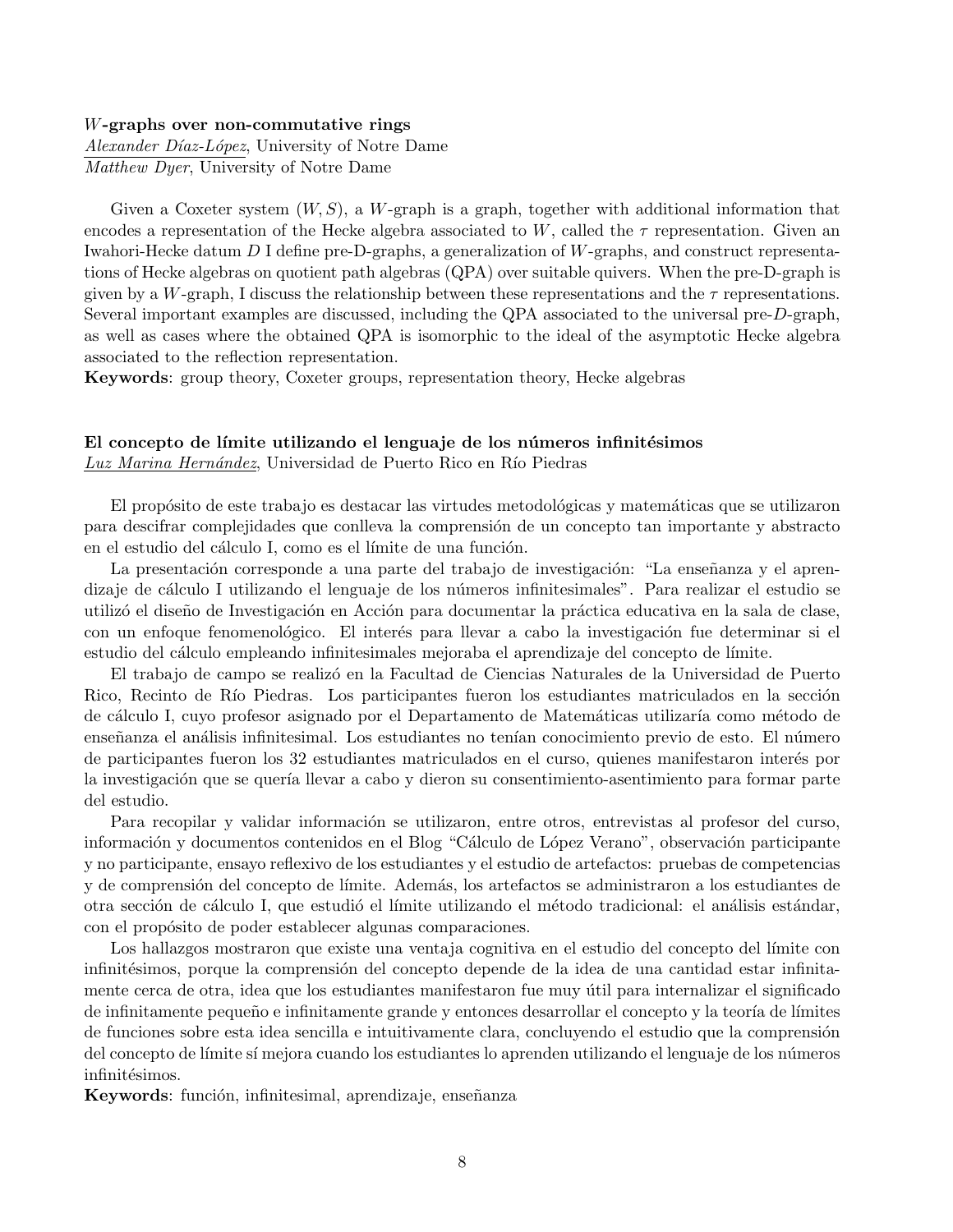Reducción de la dimensionalidad para optimizar la clasificación de datos funcionales Shirley Yohany Huanca Ochoa, Universidad de Puerto Rico Recinto Universitario de Mayagüez Edgar Acuña Fernández, Universidad de Puerto Rico Recinto Universitario de Mayagüez

Con el paso del tiempo y con el continuo avance de la tecnología, los estadísticos se han enfrentado a la necesidad de desarrollar nuevos métodos para extraer información significativa de forma rápida y eficiente en grandes conjuntos de datos, tal como son los datos funcionales. Este tipo de datos corresponden a una observación aleatoria en un intervalo; y por tanto son tratados teóricamente utilizando las definiciones y propiedades de curvas; así como computacionalmente a través de técnicas de minería de datos, considerándolos como vectores de alta dimensión. Es en este sentido que, la aplicación de algunos de los métodos de reducción de dimensionalidad será recomendable previo a cualquier análisis sobre estos datos. En esta técnica una representación de tamaño finito es usada para cada curva, superando así el problema de la alta dimensionalidad. En este trabajo se comparan dos procedimientos de selección de características con un método comúnmente usado de reducción de dimensionalidad para datos funcionales. Todo esto en el ámbito de la clasificación supervisada. Los resultados se presentarán utilizando dos conjuntos de datos reales.

Keywords: Análisis de Datos Funcionales, Selección de Variables, B-Splines, Clasificación Supervisada

## El entendimiento del concepto de la fracción que poseen los maestros en formación para el nivel elemental: parte de un todo y medida

Yuitza Humaran, Universidad de Puerto Rico en Arecibo

Se efectuó una investigación con el propósito de explorar y describir el entendimiento del concepto de la fracción que poseía un grupo de maestros en formación para el nivel elemental. Se investigó si el participante identificaba e interpretaba diferentes representaciones de las fracciones. Las representaciones que se consideraron fueron las de una fracción como: una parte de un todo, una razón, un cociente, un operador y una medida. Para llevar a cabo el estudio se construyó una prueba de 30 preguntas abiertas (6 para cada representación). La prueba se administró a 29 maestros en formación para el nivel elemental de una unidad del sistema universitario p´ublico de Puerto Rico. El 10% (3 de  $29$ ) de los participantes demostró tener un entendimiento profundo del concepto de la fracción; el  $3\%$  $(1$  de 29) un entendimiento moderado; y el  $87\%$  $(25$  de 29) uno limitado. Se discutirán los resultados generales y en específico los relacionados a las representaciones de parte de un todo y de la medida. Keywords: Fracciones, entendimiento, maestros en formación

#### Sparsification: a powerful tool for numerical linear algebra

Ioannis Koutis, University of Puerto Rico-Rio Piedras

Dense matrices can be approximated arbitrarily well by sparse matrices, in certain well-defined ways. We survey recent impressive progress in the area of matrix sparsification, and review some of its applications in the design of faster algorithms for key problems in numerical linear algebra and scientific computing. We also discuss how these faster numerical routines yield significant speedups for classical graph-theoretic problems.

Keywords: Numerical Linear Algebra, Graph Sparsification, Matrix Sparsification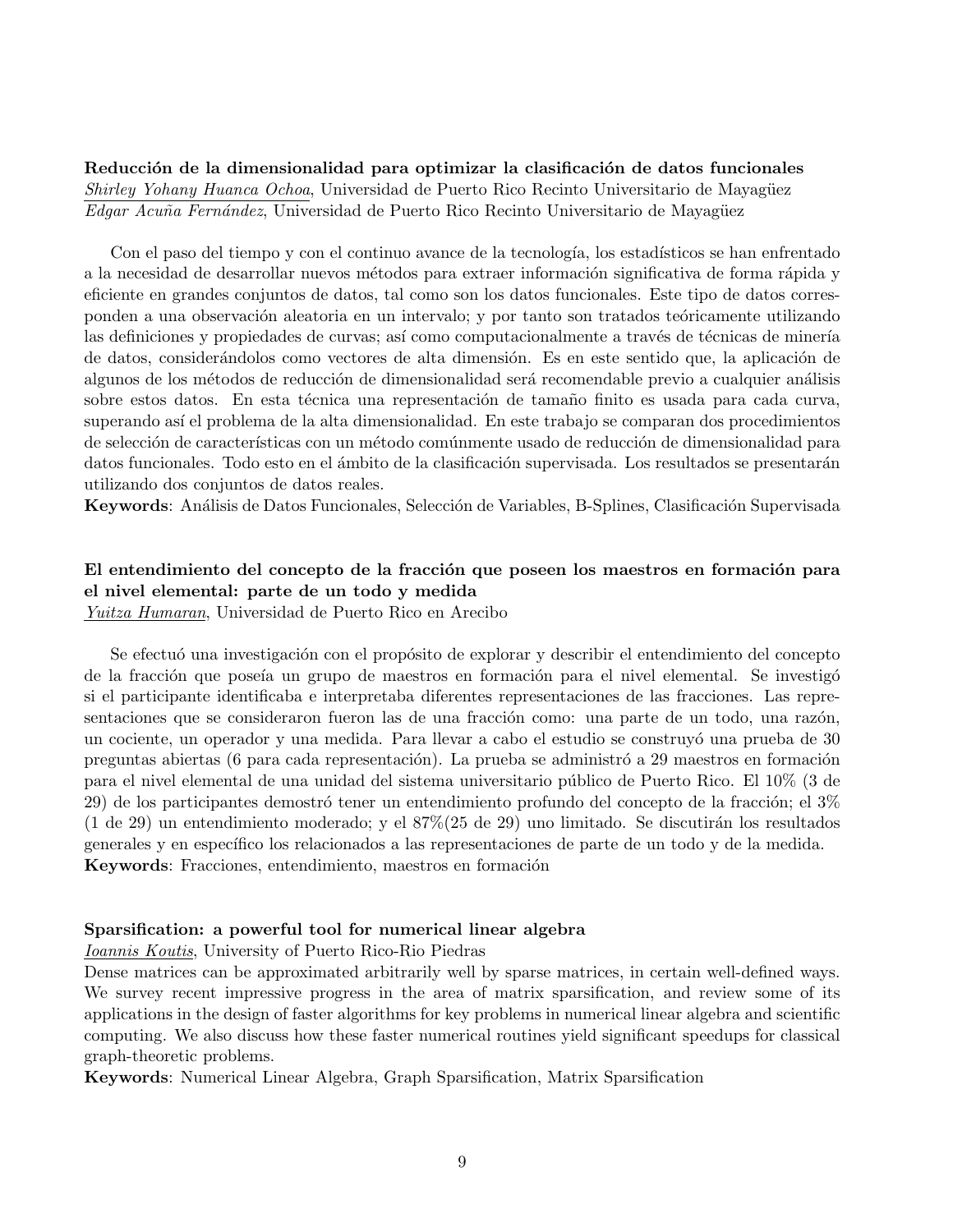#### Analytical modeling of vibration of micropolar plates

Roman Kvasov, University of Puerto Rico at Aguadilla

Lev Steinberg, University of Puerto Rico at Mayaguez

This paper presents a mathematical model for the vibration of micropolar elastic plates. This model is based on the proposed generalization of Hellinger-Prange-Reissner (HPR) variational principle for the linearized micropolar (Cosserat) elastodynamics. The modeling of the plate vibration is based on the HPR variational principle for the dynamics of Cosserat plates, which incorporates most of assumptions of the authors' enhanced mathematical model for Cosserat plate deformation. The dynamic theory of the plates obtained from the dynamic variational principle includes dynamics equations, constitutive relations. The preliminary computations of the rectangular plate vibration demonstrate the influence of plate size effect on the natural frequencies compare with simple elastic plates. The computations also show how natural frequencies of micropolar plate converge to classic Mindlin-Reissner plates.

Keywords: Cosserat materials, plate vibration, frequencies of transverse micro-vibration, variational principle.

#### Stereoscopic 3D anaglyph video system

Elio Lozano Inca, University of Puerto Rico at Bayamón

In this project a 3D anaglyph video system will be implemented to integrate it in new research area in computer science department at UPRB. This system will be based on two cameras and two computing devices and it will create three dimensional anaglyph video in real time. The algorithm in one computing-camera device will take a picture from the video buffer and send it to the other computing-camera device which will show both the left and right images in different color to create the three dimensional anaglyph image. For this project an open computer vision library will be used to capture the left and right images. The objectives of this project in the hardware will be the correct selection of the computing devices, cameras, and hardware peripherals to build the left-side and rightside of the video system. In the software side the objective is setting the system and implementing algorithms to get stereoscopic 3D anaglyph images in real time. Finally, experiments will be performed to test the proposed video system.

Keywords: Stereoscopic 3D, Anaglyph, Video System

## The principal rank characteristic sequence and the enhanced principal rank characteristic sequence

Xavier Martinez-Rivera, Iowa State University

A principal submatrix of an  $n \times n$  matrix B is a submatrix of B lying in rows and columns indexed by a set  $\alpha \in \{1, 2, \ldots, n\}$ , and it is denoted by  $B[\alpha]$ . An *order k principal* minor is the determinant of a  $k \times k$  principal submatrix. The *principal minor assignment problem* asks the following question: can we find an  $n \times n$  real symmetric matrix having prescribed principal minors. An attempt to simplify this problem led to the introduction of two sequences for a symmetric or Hermitian matrix. The principal rank characteristic sequence of an  $n \times n$  symmetric matrix B is  $r_0|r_1 \cdots r_n$ , where, for  $k = 1, 2, \ldots, n$ ,  $r_k \in \{0,1\}$  and  $r_k = 1$  if and only if B has a nonzero order k principal minor, i.e., if and only if it has a nonsingular  $k \times k$  principal submatrix, while  $r_0 = 1$  if and only if B has a 0 on its main diagonal (otherwise  $r_0 = 0$ ). The enhanced principal rank characteristic sequence of an  $n \times n$  symmetric (or complex Hermitian) matrix B is  $\ell_1\ell_2 \cdots \ell_n$ , where, instead of focusing on the existence of a nonsingular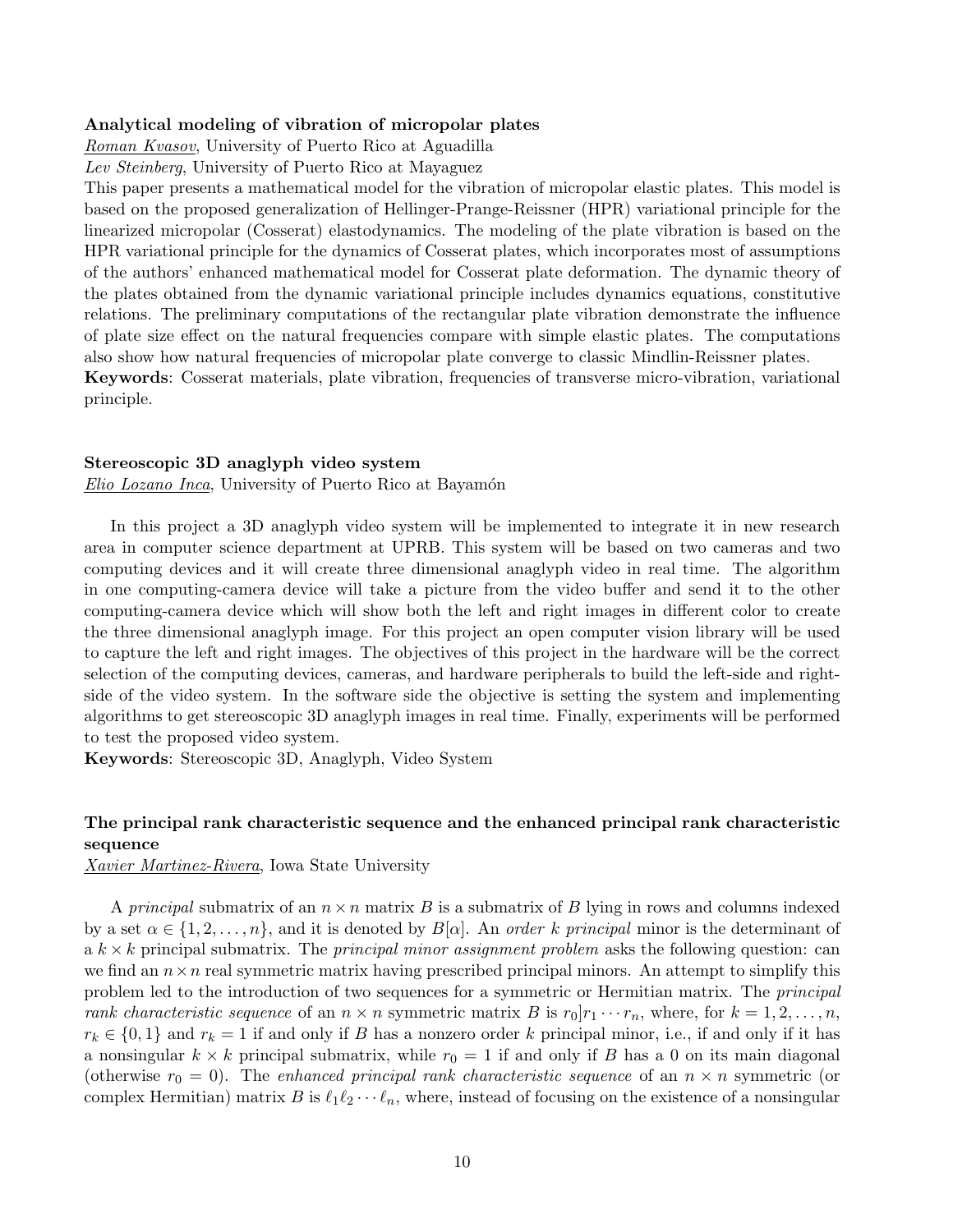principal submatrix, a term  $\ell_k$  on the sequence is A (N) if all (none) of the  $k \times k$  principal submatrices are nonsingular, and if some but not all are nonsingular, then  $\ell_k = S$ . Results regarding the attainability of certain classes of sequences are introduced, and restrictions for some subsequences to appear in an attainable sequence are discussed.

Keywords: minor, rank, symmetric matrix, pr-sequence, epr-sequence, principal rank characteristic sequence, enhanced principal rank characteristic sequence

#### A hierarchical semantic memory model for classification of motion capture data

Ollantay Medina, University of Puerto Rico at Cayey Vidya Manian, University of Puerto Rico at Mayaguez

This study describes a novel approach for supervised classification of motion capture data. A hierarchical semantic memory transforms a skeleton wireframe input sequence and learns a hierarchical representation based on a general framework for treatment of space time data through a dimensionality reduction process. The model has several advantages as a classifier, such as minimal preprocessing of data, single-scan learning of training set, high classification accuracy with even just one instance per class in the training set, and a short running time.

Keywords: supervised classification, motion classification, space time data

Formalización del modelo para diseñar la interacción humano-computadora (MODIHC) Flor Narciso, Universidad de Puerto Rico, Recinto Universitario de Mayaguez, Mayaguez, Puerto Rico Gustavo Valero, Capgemini S.A., Oviedo, España

En este artículo se presenta la formalización del Modelo para Diseñar la interacción Humano-Computadora, denominado MODIHC, el cual permite diseñar los aspectos involucrados entre un humano y una computadora cuando se están desarrollando productos de software. Se describen los cuatro componentes que conforman el modelo, Usuarios, Ambiente de Trabajo, Tecnología y Funcionalidad del Sistema, en términos de sus objetivos, productos y metodologías, métodos, técnicas y herramientas apropiadas para la obtención de estos productos, así como las relaciones entre ellos y con el diseñador de software. Esta nueva definición de MODIHC garantiza la creación de productos de software usables, seguros, útiles, efectivos y eficientes.

Keywords: Interacción Humano-Computadora, Interfases de Usuario, Diseño Centrado en el Usuario

#### Minimal energy configurations of finite molecular arrays

Pablo V. Negrón–Marrero, University of Puerto Rico at Humacao Melissa López-Serrano, University of Puerto Rico at Rio Piedras

The basic model in molecular dynamics simulations consists of particles or molecules interacting between them due to attracting or repulsive forces given by a certain inter molecular potential. An important question in MD simulations is whether a given uniform configuration remains stable or not as a certain parameter like volume or temperature of the mixture is changed. In this paper we address this question in the rather simpler scenarios of a planar array of three particles and that of four particles in a tetrahedron. For a general class of inter molecular potentials we give conditions for the homogeneous configuration of the array to be stable (a minimizer of the potential energy of the system). When the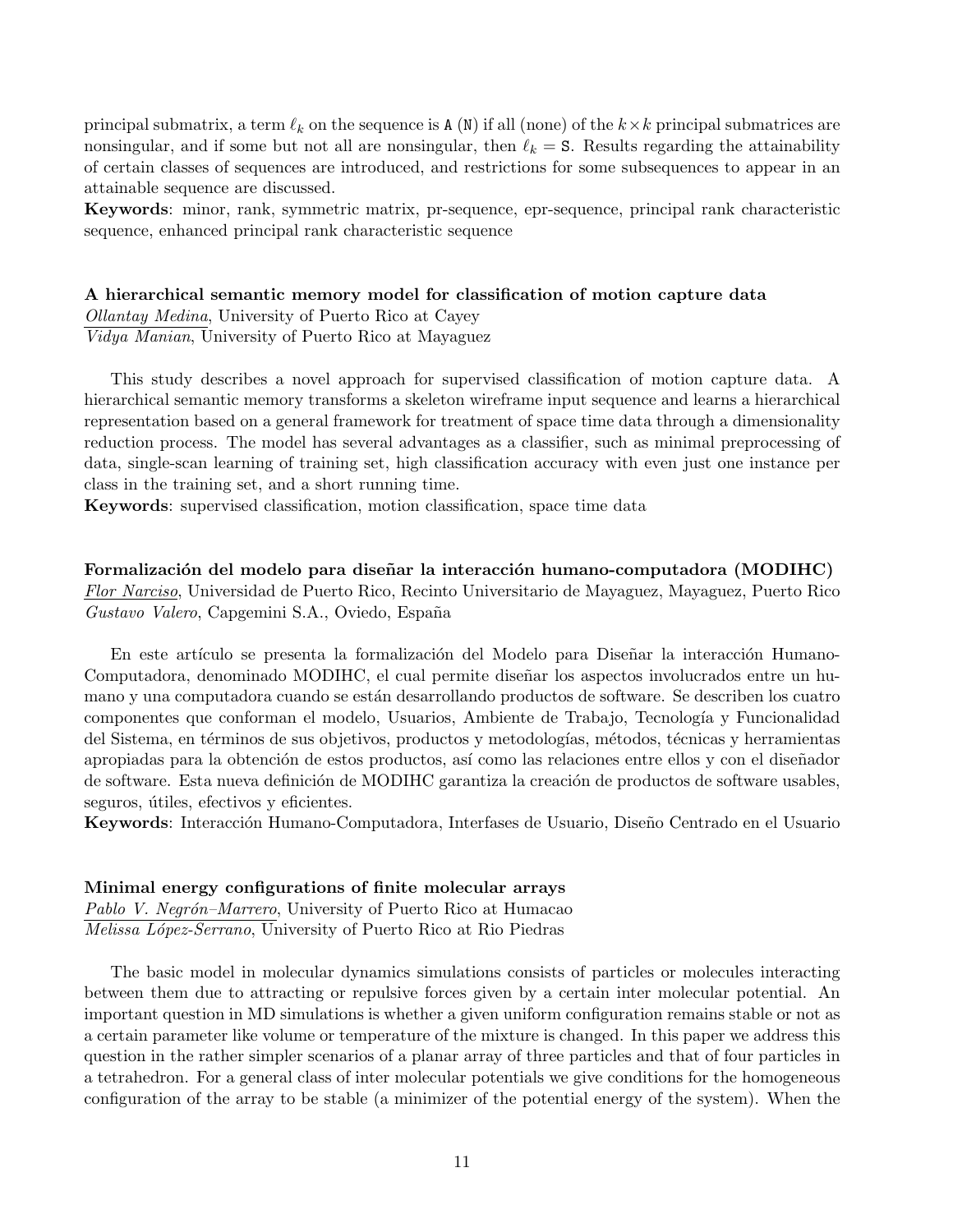homogeneous configuration becomes unstable we show, using techniques from bifurcation theory, that there exist non–homogeneous configurations which satisfy the first order necessary conditions for an optimum of the potential energy.

Acknowledgements: This research was sponsored in part by the NSF–PREM Program of the UPRH (Grant No. DMR–0934195).

Keywords: potential energy, constrained optimization, bifurcation theory

#### Nonlinear spatio-temporal instability regime for electrically forced viscous jets

Saulo Orizaga, The University of Arizona Daniel N. Riahi, University of Texas Pan-American Steve L. Hou, Iowa State University

This paper considers the problem of nonlinear instability in electrically driven viscous axisymmetric jets with respect to spatial and temporal growing disturbances in the presence of a uniform or non-uniform applied electric field. The mathematical modeling for the jets, which uses the original electrohydrodynamics equations (Melcher and Taylor 1969), is based on the nonlinear mechanics that govern the liquid jet due to tangential electric field effects. At the linear stage, we found that a particular jet of fluid could exhibit the Rayleigh and Conducting flow Instabilities for the spatial and temporal evolution of the disturbance. For the nonlinear regime of the problem, we studied the resonant instability and nonlinear wave interactions of certain modes that satisfy the dyad resonant condition. The nonlinear wave interactions in the jet provided a significant change in the fluid flow properties that extend notably the available understanding of the problem at the linear stage. It was found that the nonlinear resonant instability provides an amplifying effect on the magnitude of the disturbances which evolves the jet to reduce significantly its radius at a shorter axial location. For the case of higher viscosity fluid, the electric field in the jet was found to be increasing spatially and temporally when nonlinear wave interactions were taken into account during the resonant instability. The resulting nonlinear solutions for the jet thickness, jet's electric field, jet's surface charge and jet velocity are presented and discussed.

Keywords : wave interaction, resonant instability, spatial instability.

#### An application of Lucas's theorem

Edusmildo Orozco, Department of Computer Science, University of puerto Rico at Rio Piedras

Lucas' Theorem is a classical result that gives a straightforward method for computing a binomial coefficient modulo a prime number p. It states that  $\binom{m}{n} \equiv \binom{m_0}{n_0} \binom{m_1}{n_1} \cdots \binom{m_d}{n_d}$  (mod p), where  $m = m_0 + m_1p + m_2p^2 + \cdots + m_d p^d$  and  $n = n_0 + n_1p + n_2p^2 + \cdots + n_d p^d$  are the base-p representations of nonnegative integers  $m$  and  $n$ , respectively.

Let  $\alpha$  be any nonzero element of a finite field  $\mathbb{F}_p$  of characteristic p. A Jordan block with value  $\alpha$  of size n,  $J(\alpha, n)$ , is the upper triangular  $n \times n$  matrix with  $\alpha$  in the main diagonal, all 1's in the diagonal above it, and 0's elsewhere. Let  $S = J(\alpha, n)$  and M be a nonsingular matrix over  $\mathbb{F}_p$  that commutes with S. In order to compute the cyclic structure of certain reduced linear modular systems, it is useful to determine whether M is a power of S or not. That is, we need to determine if  $M = S^j$  for some positive integer j. We show that this problem can be reduced to solving a certain system of congruences and apply Lucas' theorem to obtain necessary and sufficient conditions for its solution and a formula for a solution when it exists.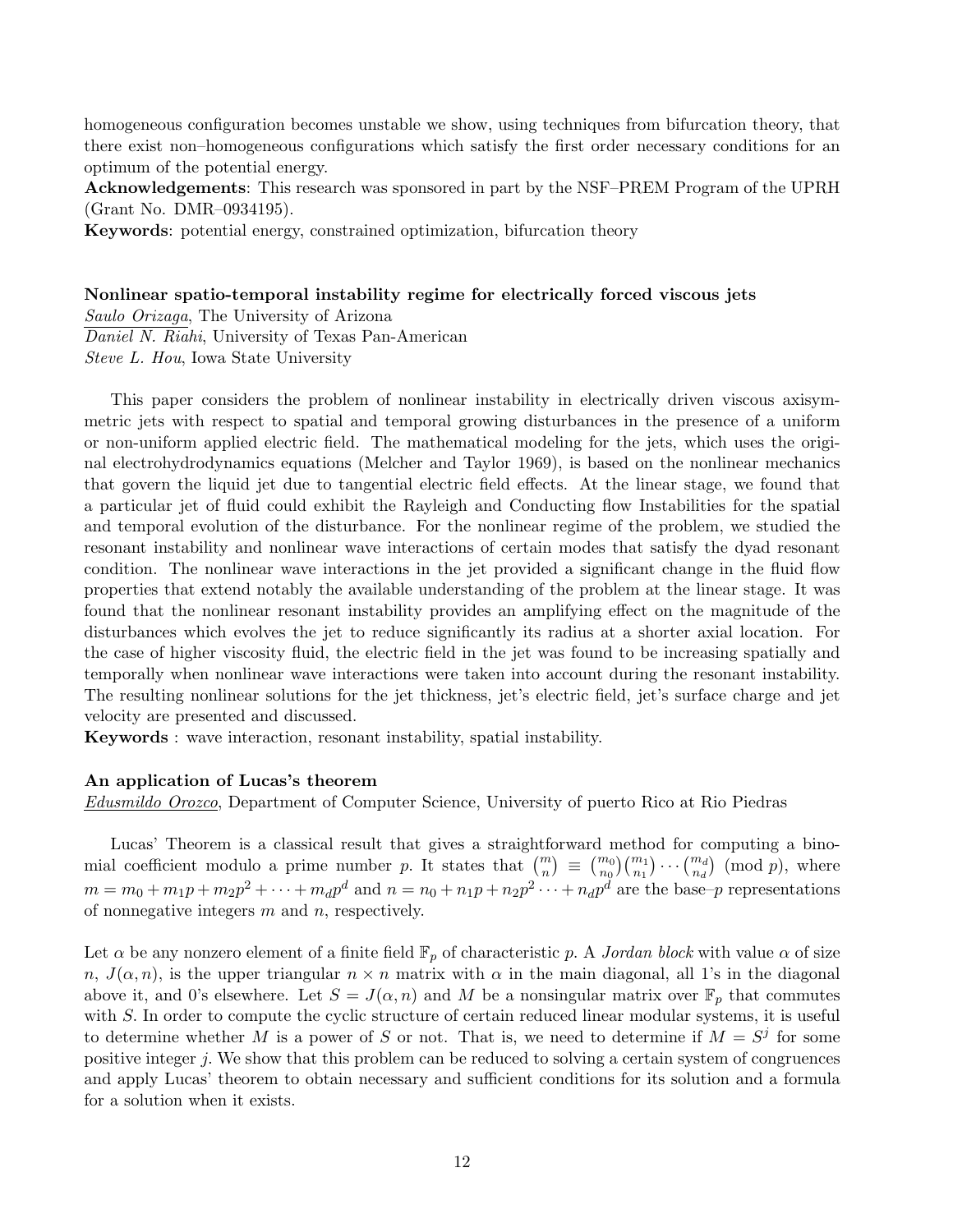Keywords: Lucas' theorem, reduced linear modular system, finite field

## Computational modeling of glucose toxicity in pancreatic beta-cells as a development factor in type II diabetes

Danilo T. Perez Rivera, Universidad de Puerto Rico en Cayey Abraham E. Torres Colon, Universidad de Puerto Rico en Cayey Veronica L. Torres Torres, Universidad de Puerto Rico en Cayey  $Mayteé, Cruz-Apponte, Universidad de Puerto Rico en Cavev$ 

Type 2 Diabetes is a chronic condition characterized principally by insulin resistance, which describes the cells inability to respond appropriately to excess glucose in the body. According to various studies,  $\beta$ -cells play an important role in the progression of this condition, given that they are the sole producers of insulin. Any shift favoring apoptosis over  $\beta$ -cell replication will exacerbate the existence of insulin resistance and result in a more aggressive advancement of the condition. As insulin resistance develops, excessive amounts of glucose start building up in the blood, which can lead to an event known as glucotoxicity, which accelerates  $\beta$ -cell apoptosis. The deleterious effects brought upon by glucotoxicity, are mediated through another mechanism know as oxidative stress. Due to a low production of anti-oxidant enzymes in these cells,  $\beta$ -cells tend to be especially susceptible to this type of stress. Utilizing differential equations we will create a mathematical model in which we can track the deteriorative effects that glucotoxicity and oxidative stress have on  $\beta$ -cells, how this affects the progression of the Type 2 Diabetes, and to what extent can the condition be reversible. Keywords: beta cells, diabetes, glucose, mathematical modeling

Towards probabilistic inference and learning in Bayesian networks using MapReduce Walter Quispe Vargas, University of Puerto Rico Mayaguez Campus, Department of Mathematical Sciences

Edgar Acuña Fernández, University of Puerto Rico Mayaguez Campus, Department of Mathematical Sciences

Bayesian networks are probabilistic graphical models used for studying probabilistic dependencies among variables of interest. It is used frequently in Artificial Intelligence, Machine Learning, Statistics and Expert Systems. Exact probabilistic inference in a Bayesian network is computationally complex. In the worst case, algorithms for estimate those probabilities are NP-hard, since the size of the conditional probability table grows exponentially in the number of parents in the network as the input data size increases, on the other hand, parameter learning of Bayesian network from large incomplete dataset can be very compute-intensive, there are at least two bottlenecks, namely the potentially huge data set size and the requirement for computation and memory resources. Thus sequential parameter learning and exact probabilistic inference for large and complex network becomes challenging even in the case of complete data. In order to speed up the process of inference and learning, is necessary run parts of the network in parallel. In this presentation we explore the application of a MapReduce based distributed computing framework, Hadoop, to Bayesian network model to speed up the parameter learning for complete data via Bayesian update, incomplete data using classical Expectation Maximization algorithm and for exact probabilistic inference via Junction tree algorithm. Both analytical and experimental results show gains in speed up and parameter quality.

Keywords: Bayesian Networks, Parameter Learning, Exact Inference, MapReduce, Hadoop.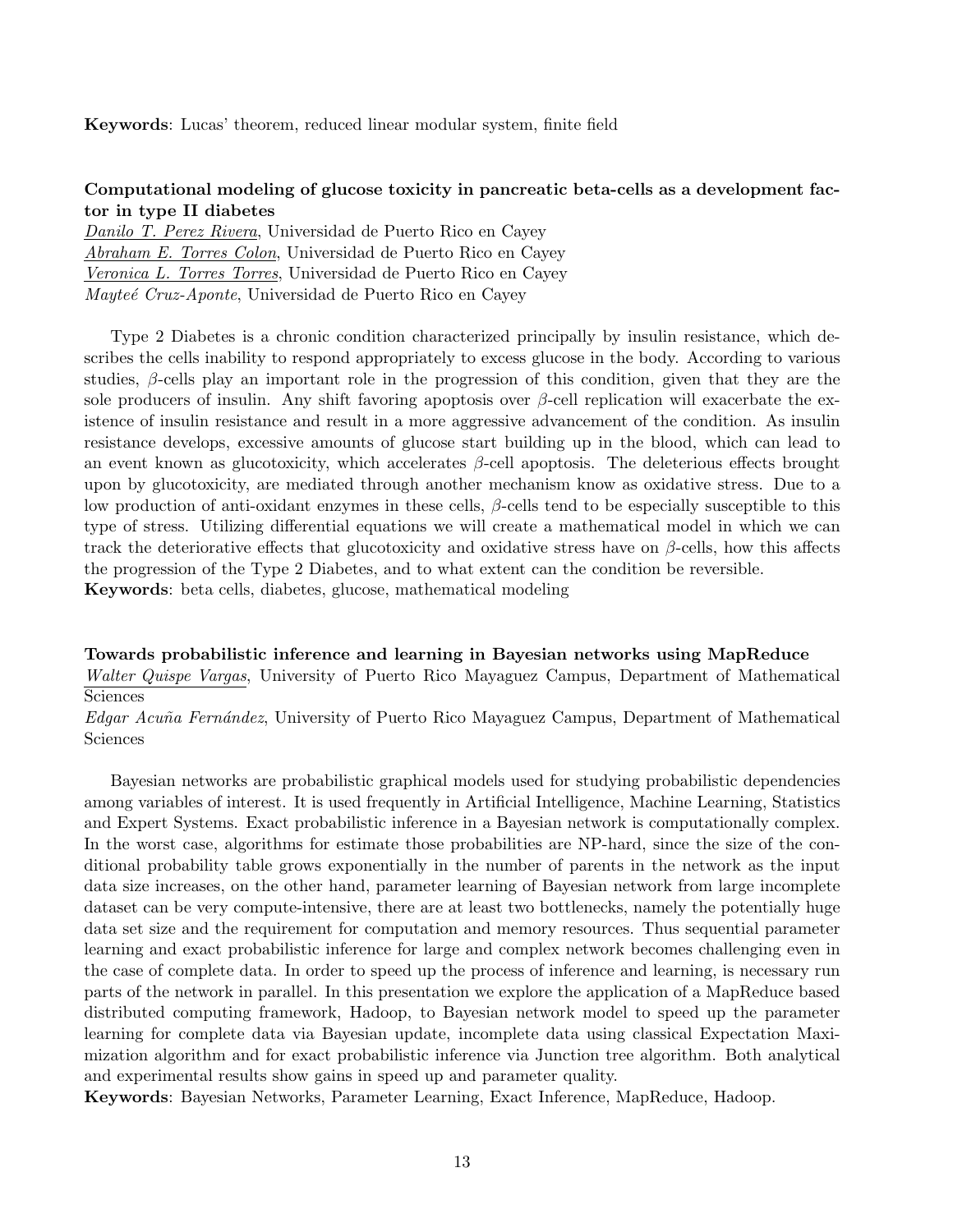## Software engineering agile methodology for small and medium size enterprises Juan Rivera, University Of Puerto Rico Mayaguez Campus Giselle Montano, University Of Puerto Rico Mayaguez Campus Luis Davila, University Of Puerto Rico Mayaguez Campus Derrick Rivera, University Of Puerto Rico Mayaguez Campus Bayoan Heredia, University Of Puerto Rico Mayaguez Campus

Universities teach Computer Science with a problem, solving approach, but lack a certain level of team organization. With careful reading and by using the methodology described in this paper, universities and small businesses can create an organized work plan to bring efficiency and simplicity into the work area. When bringing the complexity of a modern agile methodology as a step by step guide, small businesses and universities can easily design, develop, and test their systems in a simple and detailed manner. This will improve student's grades and organization skills while, at the same time will help employees have a supplementary stress free way approach to the software development life cycle.

Keywords: Agile, Development, Software, Team, Methodology, Requirements, Design, Method, Review, Practice, Programming, Develop, Phase, Software Development Lifecycle, Software Engineering

#### Some features of R you might not yet know

Wolfgang Rolke, UPR-Mayaguez

I will be discussing a number of advanced features of R that are not widely known and could be useful to many R users. In particular i will talk about startup customization using .First and .Rprofile, using environments and the R packages Rcpp and Rshiny. I will also discuss a number of small routines that i wrote and use on a daily bases.

Keywords: R,customization,Rcpp,Rshiny

Propiedades de  $\tau$ -factorizaciones, donde  $\tau$  es una relación de equivalencia. César Serna Rapello, Universidad de Puerto Rico-Mayagüez Reyes Ortiz-Albino, Universidad de Puerto Rico-Mayagüez

Recientemente, algebristas como D. D. Anderson, A. Frazier, J. Juett, R. Ortiz, entre otros, han trabajado una teoría de factorizaciones generalizadas sobre dominios integrales, conocida como la teoría de  $\tau$ -factorizaciones. En esta teoría se estudian los productos donde los factores no unidades están  $\tau$ -relacionados ( $\tau$  una relación, generalmente simétrica, definida sobre el cojunto de los elementos distintos de cero y no unidades del dominio integral). La teoría de  $\tau$ -factorizaciones resume no sólo la teoría usual, sino también los trabajos de factorizaciones en elementos no nesariamente irreducibles. Por ejemplo, factorizaciones en elementos tales como: primos, primales, primarios, rígidos, etc.

Al igual que estos autores, estudiamos la teoría de  $\tau$ -factorizaciones sobre dominios integrales, pero enfocados en relaciones de equivalencia multiplicativas y que preservan asociados. Mostraremos la existencia de relaciones de equivalencia que satisfacen estas propiedades y algunas extensiones de relaciones de equivalencia que satisfacen propiedades deseadas (como ser multiplicativas o preservar asociados). Keywords:  $\tau$ -factorización, relación multiplicativa, relación que preserva asociados.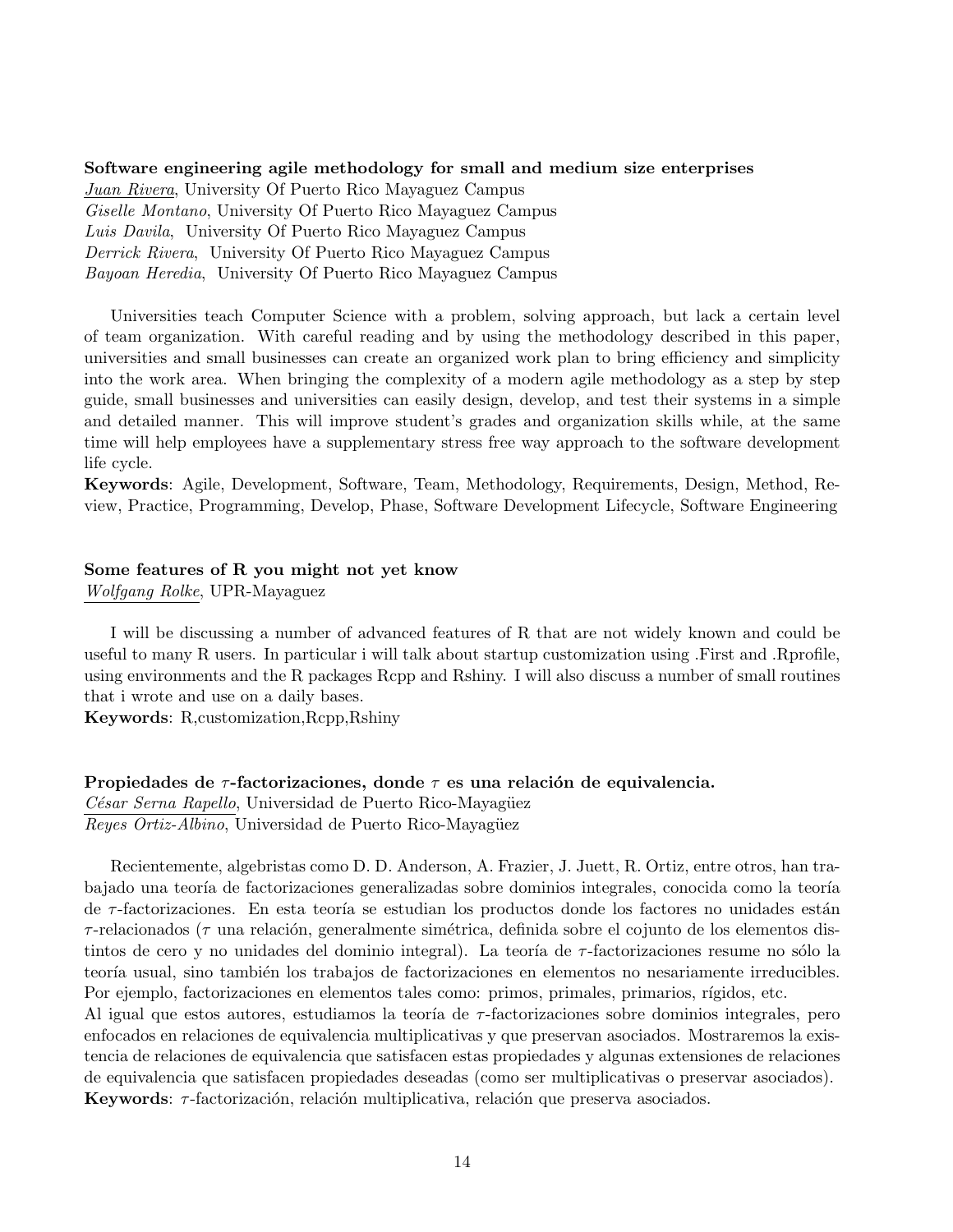#### Semiparametric mixed beta regression with penalized splines for disease severity

Pedro, Torres-Saavedra, Department of Mathematical Sciences, University of Puerto Rico at Mayaguez Raúl E., Macchiavelli, Department of Crops and Agroenvironmental Sciences, University of Puerto Rico at Mayaguez

The Severity Index (SI) of Black Sigatoka in banana, measured using the Stover-Gauhl scale, can be considered as a continuous variable in a 0-1 scale. Mixed beta regression has emerged as an appealing alternative to model this type of data. However, when the average and the plant-specific curves in longitudinal data do not follow a parametric form, semi-parametric methods are preferred. We propose a semiparametric mixed beta regression with smooth average curves and plant-specific curves to model disease progress curves. Parameters in the proposed model are estimated via maximum likelihood. The roughness parameters in the penalized splines are chosen using traditional model selection criteria (e.g., BIC or AIC).The proposed semi-parametric method allows to model flexible shapes for disease progress curves, and can be used to compare treatments while taking into account the longitudinal and design structures of the data. We apply the proposed method to model the SI of Black Sigatoka in an experimental banana plantation in Isabela, Puerto Rico. An experiment was carried out to compare different control practices to control Black Sigatoka. The use of the proposed method yields very useful results that allow the plant pathologists and crop managers to understand, monitor and control diseases.

Keywords: beta regression, splines, severity

#### Análisis de funciones de clasificación supervisada.

José C. Vega, Instituto de Estadística, Facultad de Administración de Empresas, Universidad de Puerto Rico.

David A. Torres, Instituto de Estadística, Facultad de Administración de Empresas, Universidad de Puerto Rico

Se presenta una metodología que plantea mecanismos para mejorar las estrategias de análisis en situaciones donde la clasificación supervisada se convierte en herramienta fundamental de decisión empresarial. La necesidad de encontrar la mejor ubicación de nuevos sujetos en uno de dos o más grupos bien definidos de acuerdo a las características del sujeto, es analizada mediante el cálculo de la tasa de error. Se escribieron programas en lenguaje R para calcular la tasa de error de cada uno de nueve clasificadores, usando el método de validación cruzada 10 (Stone, 1974), en 50 permutaciones de los datos en estudio. Para cada uno de los conjunto de datos analizados se demostrá, mediante ANOVA, que efectivamente existen diferencias significativas en el promedio de tasas de error de los clasificadores (*pvalue*  $< 0.01$ ), lo que nos lleva a concluir que el mejor clasificador puede ser cualquiera, condicionado a tener mínima tasa de error.

Keywords: clasificación supervisada, validación cruzada, tasa de error

#### Scaling laws of deformation and transformation of fractal media

Lev Steinberg, University of Puerto Rico, Mayaguez Campus Mario Zepeda, University of Puerto Rico, Mayaguez Campus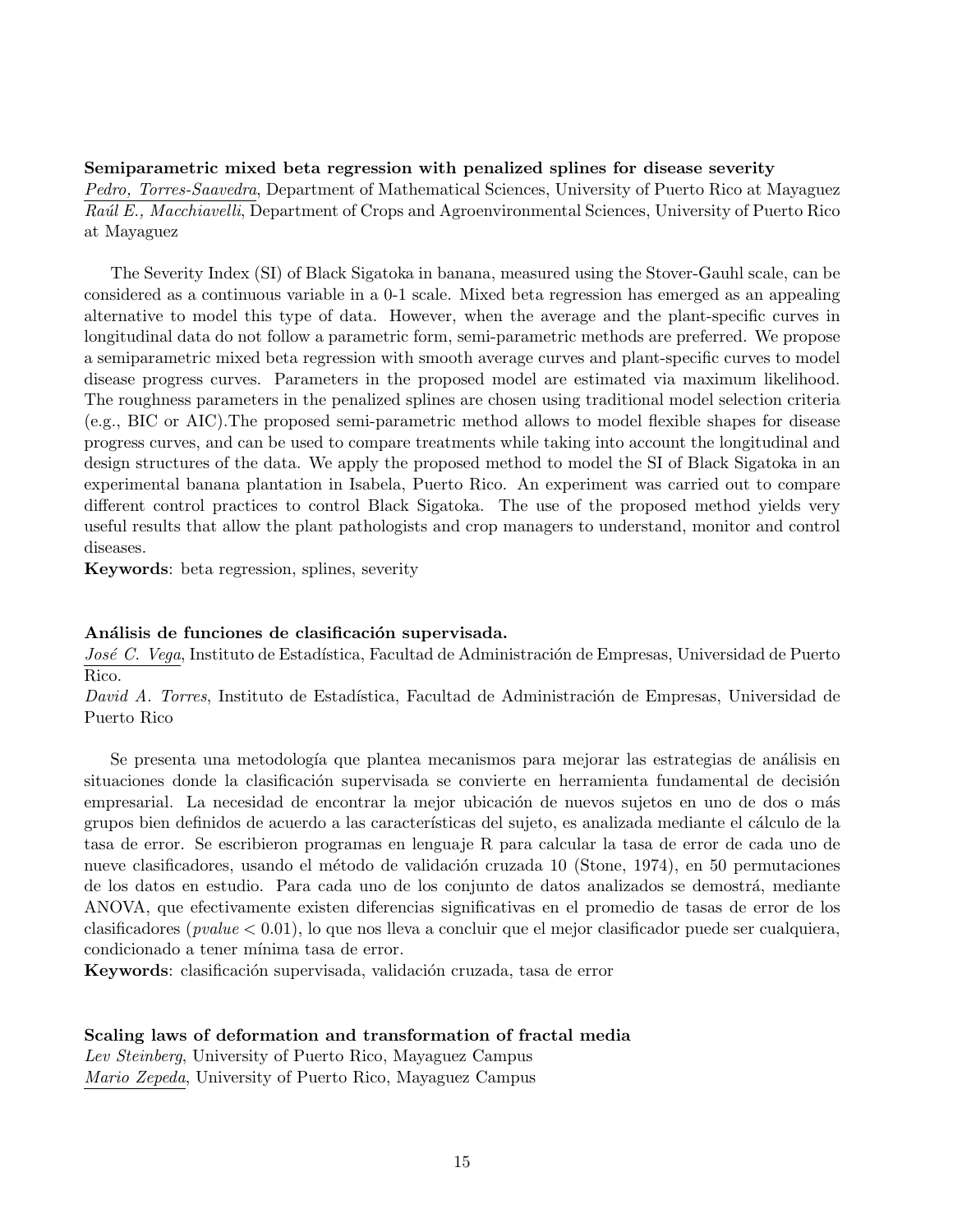In this talk we will present an extension of Continuum Mechanics to the fractal media at mesoscopic scale. The Mechanics at this scale considers the material bodies as a fractal media and studies the material deformation and the transformation as well. We assume that the mesoscopic deformation does not affect material structure however the transformation of the fractal media does involve the change of mesoscopic properties. These changes include the variation of characteristics of fractal dimension of internal material structure. We also assume that the forces responsible for these transformations are by definition the configuration stress and couple stress. For the material deformation we will present the integral forms of equations for the conservation of fractional mass, linear and angular momentum in terms of stress and couple stress of deformed fractal bodies. The constitutive formulas for the deformation can be written by analogy with the Cosserat continuum. The conservation laws for the transformation of fractal body will be also discussed. We will show that constitutive formulas for the transformation should include fractional derivatives techniques.

Keywords: Fractal Media, Scaling Laws, Cosserat Continuum, Fractional Derivatives

## 4 Resúmenes de afiches (posters)

Negative Binomial-Lindley distribution for count data with excess of zeros Hilda Inés Calderón-Cartagena, University of Puerto Rico-Mayagüez Pedro Torres-Saavedra, University of Puerto Rico-Mayagüez

The excess of zero counts is one of the causes of overdispersion in count data. Many mixed and compound distributions, such as Poisson-gamma (Negative Binomial), Poisson-inverse Gaussian and Poisson-Lindley, have been studied and proven to have better performance than Poisson in these cases. The Negative Binomial-Lindley (NB-L) has been recently introduced as an alternative for modeling crash data characterized by large amount of zeros. This distribution has properties similar to those of the Negative Binomial (NB), which has shown to have a good performance in overdispersed count data. However, the NB-L complex formulation makes it difficult to extend its application to generalized linear models. The aim of this research is to assess the NB-L distribution goodness of fit to count data by comparing it to the traditional Poisson and Negative Binomial using simulated and real data. The results show that the NB-L outperforms the NB and the Poisson in very few scenarios when the data has  $70\%$  of zeros.

Keywords: count data, Negative Binomial-Lindley distribution, Negative Binomial mixture, crash data

#### Epidemiological model of dengue in Puerto Rico

Carlo S. Gonzalez Acevedo, Universidad de Puerto Rico en Cayey Ana M. Rodriguez Lopez, Universidad de Puerto Rico en Cayey Almarely L. Berrios Negron, Universidad de Puerto Rico en Cayey Mayteé Cruz-Aponte, Universidad de Puerto Rico en Cayey

Dengue is the most rapidly spreading mosquito-borne viral disease in the world. It's transmitted by several species of mosquito within the genus Aedes, principally Aedes aegypti. There are four distinct serotypes of the dengue virus (DEN 1, DEN 2, DEN 3 and DEN 4). Symptoms appear in 2-7 days (on an average 4-7 days) after the infective bite. Dengue fever is a flu-like illness that affects infants, young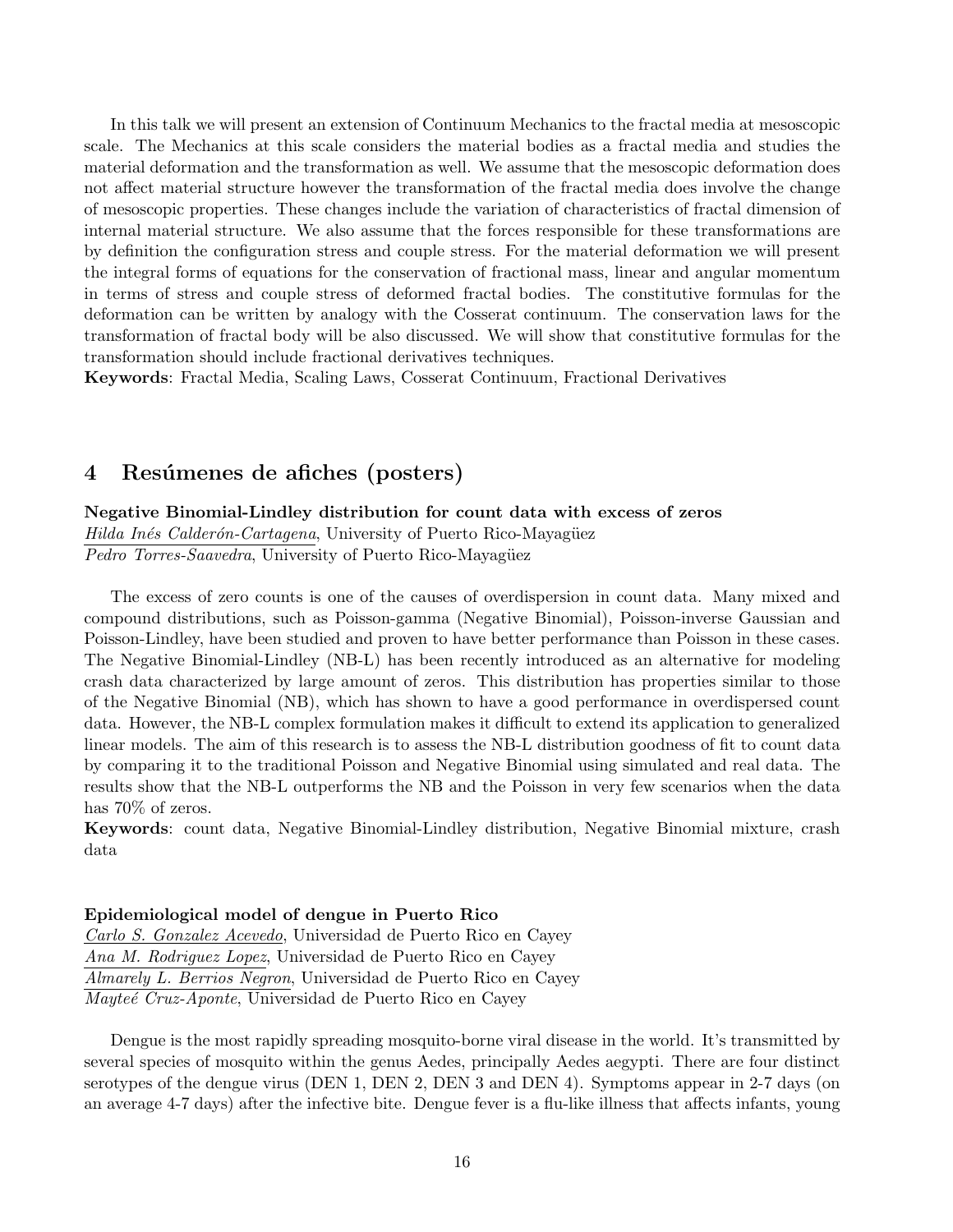children and adults. There is no specific treatment for dengue fever. Severe dengue is a potentially lethal complication but early clinical diagnosis and careful clinical management by experienced physicians and nurses often save lives. More than 70% of the disease burden is in South-East Asia and the Western Pacific. In Latin America and the Caribbean, the incidence and severity of disease have increased rapidly in recent years. In Puerto Rico, an estimated yearly mean of 580 disability adjusted life years per million population were lost to dengue between 1984 and 1994. Urbanization, rapid movement of people and goods, favorable climatic conditions and lack of trained staff has all contributed to the global increase of dengue. On this investigation, we plan to create an epidemiological model to describe mathematically the infection in Puerto Rico and create simulations to understand the spreading of the disease.

Keywords: dengue, epidemiology, mathematical modeling

#### Exact divisibility of exponential sums associated to elementary symmetric Boolean functions

Oscar E. González, University of Puerto Rico at Río Piedras Raúl E. Negrón, University of Puerto Rico at Río Piedras Francis N. Castro, University of Puerto Rico at Río Piedras Luis A. Medina, University of Puerto Rico at Río Piedras Ivelisse Rubio, University of Puerto Rico at Río Piedras

An *n*-variable Boolean function F is a function defined over  $\mathbb{F}_2^n$  with values in  $\mathbb{F}_2$ , the finite field with two elements. The Boolean function F is balanced if  $|\{x \in \mathbb{F}_2^n | f(x) = 1\}| = 2^{n-1}$ . This property is important for many applications in cryptography. A function  $F$  is balanced if and only if the exponential sum  $S(F) = \sum_{x_1,\dots,x_n \in \mathbb{F}_2} (-1)^{F(x_1,\dots,x_n)}$  associated to F is zero. A Boolean function F is called symmetric if its value is not affected by a permutation of its input. On 2008, Cusick, Li and Stănică proposed a conjecture about the non-balancedness of elementary symmetric Boolean functions. In this work, we calculate the exact 2-divisibility of  $S(F)$  for some families of elementary symmetric Boolean functions and use it to prove some cases of this conjecture. Our approach is completely elementary.

Acknowledgements: The first and second authors were partially supported as students by NSF-DUE 1356474. Keywords: Boolean functions, Cusick-Li-Stănică?s conjecture, 2-divisibility

#### EIP: laboratory experiences for the introduction to programming course

José Ortiz-Ubarri, University of Puerto Rico - Rio Piedras Rafael Arce-Nazario, University of Puerto Rico - Rio Piedras Ivelisse Rubio, University of Puerto Rico - Rio Piedras

The experience of students in the CS1 course is crucial in developing their attitude towards CS and their decision to remain in the undergraduate program. Lab exercises should not only be instructive but should strive to convey to the students the applied and fun nature of CS. We present a set of well-structured laboratory experiences that are engaging, applied, meaningful, easily accessible and transferable. Each lab experience provides objects, functions and a graphical user interface that allow the student to focus on basic programming concepts while achieving a meaningful overall task. The programming framework documentation, instructions and evaluation materials will be available in English and Spanish and will provide a turnkey solution that significantly eases an instructor's change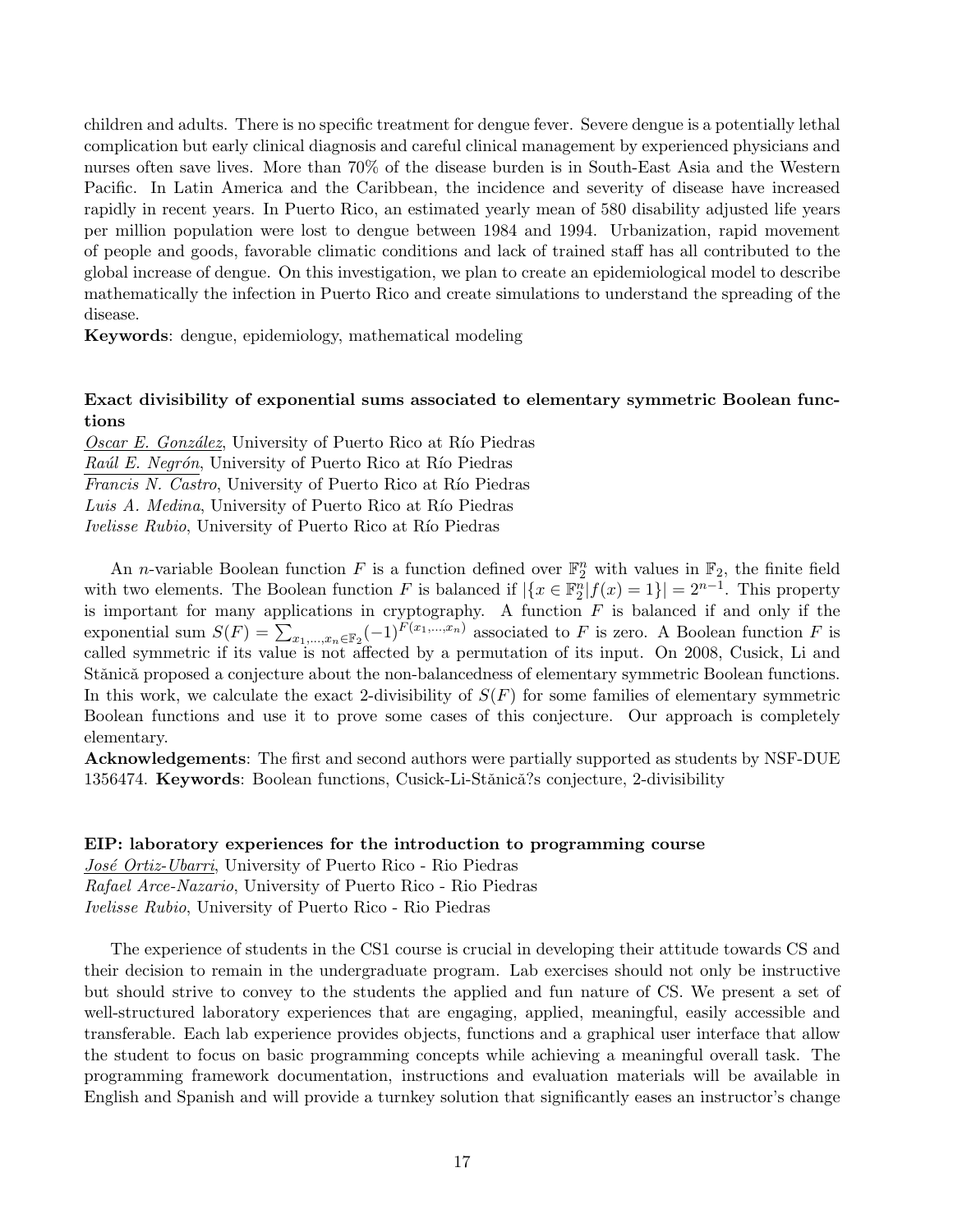in classroom techniques toward more hands-on, active and engaging courses. We have implemented 24 lab experiences, and have deployed 12 of them in our CS1 course with very positive and encouraging evaluations from our students.

Acknowledgements: This work is partially supported by the National Science Foundation (NSF) under grant number DUE-1245744.

Keywords: computer science education, introduction to programming, laboratory experience.

#### Modelos epidemiológicos de Chikungunya en Puerto Rico

Angelica M Rosario Santos, Universidad de Puerto Rico en Cayey Cydmarie Maldonado Benitez, Universidad de Puerto Rico en Cayey Keytlin M. Morales Vazquez, Universidad de Puerto Rico en Cayey Mayteé Cruz-Aponte, Universidad de Puerto Rico en Cayey

El Chikungunya se relaciona con los vectores Aedes Aegypti y Aedes Albopictus que también trasmite el virus del Dengue. Un paciente infectado por este mosquito presenta s´ıntomas comunes como: fiebre, dolores articulares y cansancio. Hasta el momento no existe un tratamiento antiviral para tratar esta enfermedad. Los m´etodos recomendados son mantener reposo, uso de paracetamol para aliviar la fiebre, y el ibuprofeno, naproxeno, u otro agente anti-inflamatorio no esteroideo (AINE) para aliviar los dolores articulares. El modelo utilizado para describir el contagio de esta enfermedad es te tipo SIR. Este método nos permite analizar la propagación del Chikungunya en Puerto Rico y orientar a la comunidad sobre la prevención.

Keywords: Chikungunya, epidemiology, mathematical modeling